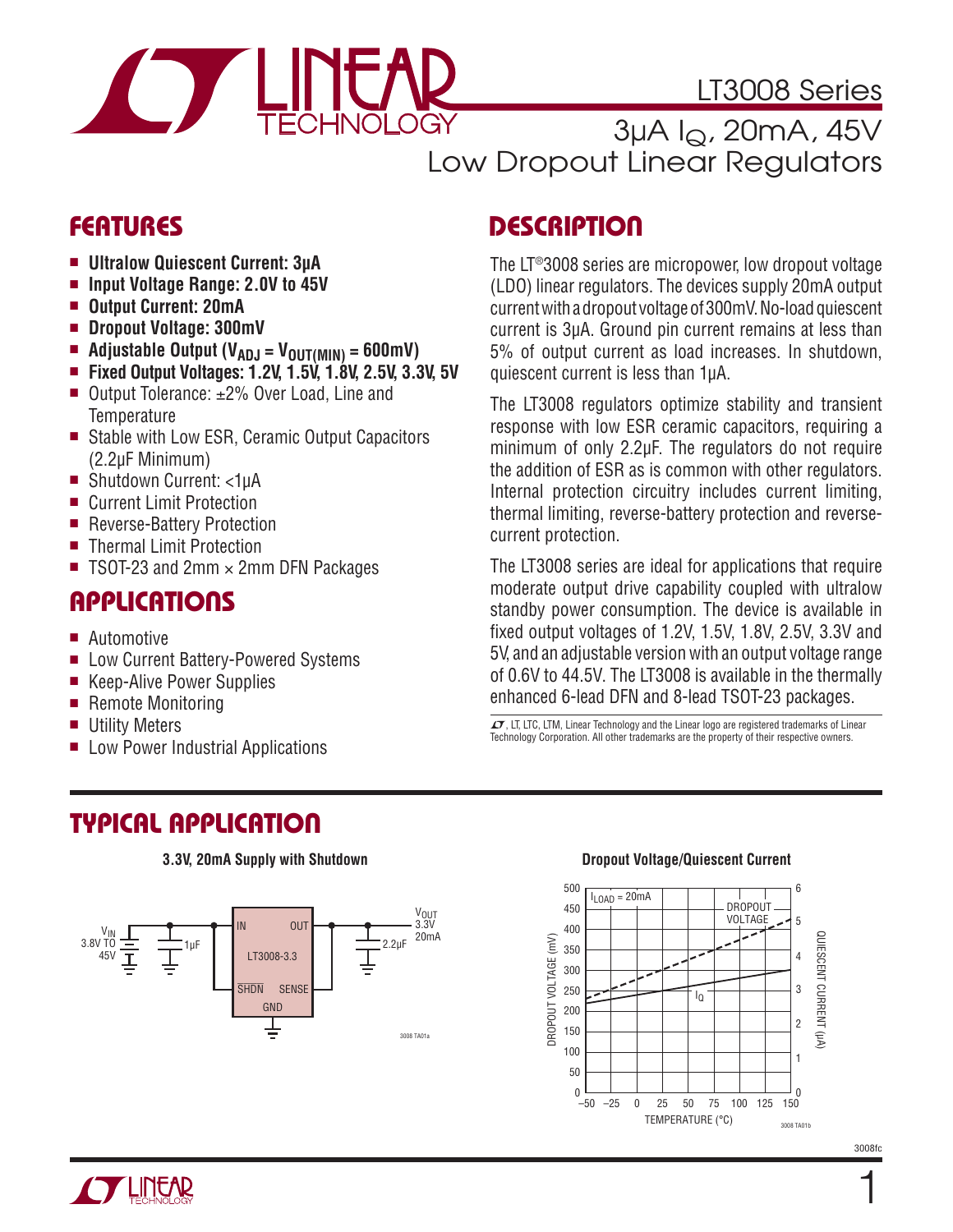### **ABSOLUTE MAXIMUM RATINGS (Note 1)**

| Output Short-Circuit Duration  Indefinite |  |
|-------------------------------------------|--|

| Operating Junction Temperature Range (Notes 2, 3) |  |
|---------------------------------------------------|--|
|                                                   |  |
|                                                   |  |
|                                                   |  |
| Lead Temperature: Soldering, 10 sec               |  |
|                                                   |  |

### **PIN CONFIGURATION**



\* See the Applications Information Section.

\*\* SENSE for Fixed Voltage Output Versions.

# **ORDER INFORMATION**

| <b>LEAD FREE FINISH</b> | <b>TAPE AND REEL</b> | <b>PART MARKING*</b> | <b>PACKAGE DESCRIPTION</b>            | <b>TEMPERATURE RANGE</b>            |
|-------------------------|----------------------|----------------------|---------------------------------------|-------------------------------------|
| LT3008EDC#PBF           | LT3008EDC#TRPBF      | <b>LDPS</b>          | 6-Lead (2mm $\times$ 2mm) Plastic DFN | $-40^{\circ}$ C to 125 $^{\circ}$ C |
| LT3008IDC#PBF           | LT3008IDC#TRPBF      | <b>LDPS</b>          | 6-Lead (2mm $\times$ 2mm) Plastic DFN | $-40^{\circ}$ C to 125 $^{\circ}$ C |
| LT3008EDC-1.2#PBF       | LT3008EDC-1.2#TRPBF  | <b>LFHC</b>          | 6-Lead (2mm × 2mm) Plastic DFN        | $-40^{\circ}$ C to 125°C            |
| LT3008IDC-1.2#PBF       | LT3008IDC-1.2#TRPBF  | <b>LFHC</b>          | 6-Lead (2mm $\times$ 2mm) Plastic DFN | $-40^{\circ}$ C to 125°C            |
| LT3008EDC-1.5#PBF       | LT3008EDC-1.5#TRPBF  | <b>LFHF</b>          | 6-Lead (2mm $\times$ 2mm) Plastic DFN | $-40^{\circ}$ C to 125°C            |
| LT3008IDC-1.5#PBF       | LT3008IDC-1.5#TRPBF  | <b>LFHF</b>          | 6-Lead (2mm $\times$ 2mm) Plastic DFN | $-40^{\circ}$ C to 125°C            |
| LT3008EDC-1.8#PBF       | LT3008EDC-1.8#TRPBF  | <b>LFHH</b>          | 6-Lead (2mm $\times$ 2mm) Plastic DFN | $-40^{\circ}$ C to 125 $^{\circ}$ C |
| LT3008IDC-1.8#PBF       | LT3008IDC-1.8#TRPBF  | <b>LFHH</b>          | 6-Lead (2mm $\times$ 2mm) Plastic DFN | $-40^{\circ}$ C to 125 $^{\circ}$ C |
| LT3008EDC-2.5#PBF       | LT3008EDC-2.5#TRPBF  | <b>LFHK</b>          | 6-Lead (2mm $\times$ 2mm) Plastic DFN | $-40^{\circ}$ C to 125 $^{\circ}$ C |
| LT3008IDC-2.5#PBF       | LT3008IDC-2.5#TRPBF  | <b>LFHK</b>          | 6-Lead (2mm × 2mm) Plastic DFN        | $-40^{\circ}$ C to 125°C            |
| LT3008EDC-3.3#PBF       | LT3008EDC-3.3#TRPBF  | LFHN                 | 6-Lead (2mm $\times$ 2mm) Plastic DFN | $-40^{\circ}$ C to 125°C            |
| LT3008IDC-3.3#PBF       | LT3008IDC-3.3#TRPBF  | LFHN                 | 6-Lead (2mm $\times$ 2mm) Plastic DFN | $-40^{\circ}$ C to 125 $^{\circ}$ C |
| LT3008EDC-5#PBF         | LT3008EDC-5#TRPBF    | LFHQ                 | 6-Lead (2mm × 2mm) Plastic DFN        | $-40^{\circ}$ C to 125 $^{\circ}$ C |
| LT3008IDC-5#PBF         | LT3008IDC-5#TRPBF    | LFHQ                 | 6-Lead (2mm × 2mm) Plastic DFN        | $-40^{\circ}$ C to 125 $^{\circ}$ C |
| LT3008ETS8#PBF          | LT3008ETS8#TRPBF     | <b>LTDSX</b>         | 8-Lead Plastic TSOT-23                | $-40^{\circ}$ C to 125°C            |

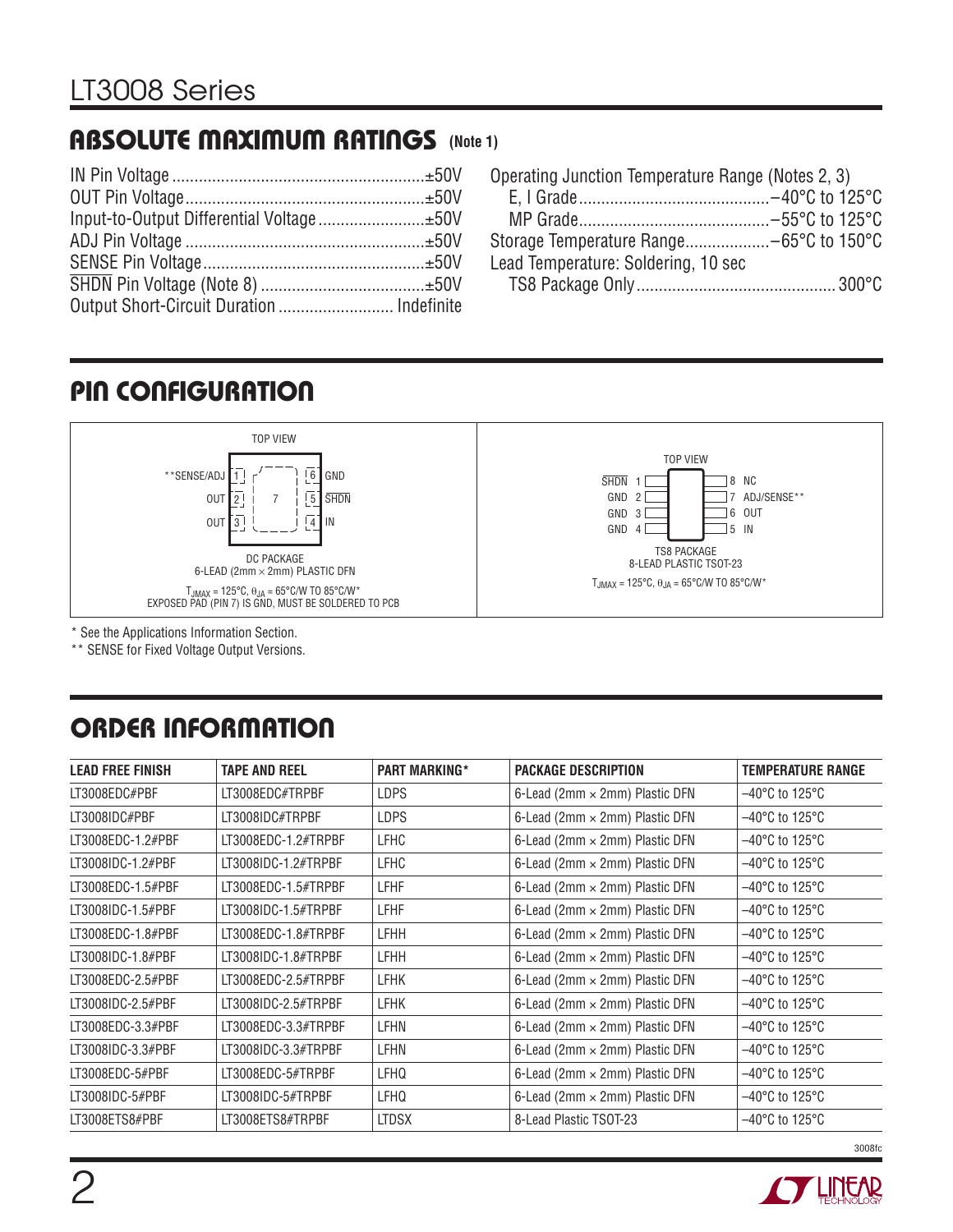# **ORDER INFORMATION**

| <b>LEAD FREE FINISH</b>  | <b>TAPE AND REEL</b>  | <b>PART MARKING*</b> | <b>PACKAGE DESCRIPTION</b>            | <b>TEMPERATURE RANGE</b>            |
|--------------------------|-----------------------|----------------------|---------------------------------------|-------------------------------------|
| LT3008ITS8#PBF           | LT3008ITS8#TRPBF      | <b>LTDSX</b>         | 8-Lead Plastic TSOT-23                | -40°C to 125°C                      |
| LT3008MPTS8#PBF          | LT3008MPTS8#TRPBF     | <b>LTDSX</b>         | 8-Lead Plastic TSOT-23                | $-55^{\circ}$ C to 125 $^{\circ}$ C |
| LT3008ETS8-1.2#PBF       | LT3008ETS8-1.2#TRPBF  | <b>LTFHD</b>         | 8-Lead Plastic TSOT-23                | -40°C to 125°C                      |
| LT3008ITS8-1.2#PBF       | LT3008ITS8-1.2#TRPBF  | <b>LTFHD</b>         | 8-Lead Plastic TSOT-23                | $-40^{\circ}$ C to 125 $^{\circ}$ C |
| LT3008MPTS8-1.2#PBF      | LT3008MPTS8-1.2#TRPBF | <b>LTFHD</b>         | 8-Lead Plastic TSOT-23                | $-55^{\circ}$ C to 125°C            |
| LT3008ETS8-1.5#PBF       | LT3008ETS8-1.5#TRPBF  | <b>LTFHG</b>         | 8-Lead Plastic TSOT-23                | $-40^{\circ}$ C to 125 $^{\circ}$ C |
| LT3008ITS8-1.5#PBF       | LT3008ITS8-1.5#TRPBF  | <b>LTFHG</b>         | 8-Lead Plastic TSOT-23                | –40°C to 125°C                      |
| LT3008MPTS8-1.5#PBF      | LT3008MPTS8-1.5#TRPBF | <b>LTFHG</b>         | 8-Lead Plastic TSOT-23                | $-55^{\circ}$ C to 125 $^{\circ}$ C |
| LT3008ETS8-1.8#PBF       | LT3008ETS8-1.8#TRPBF  | LTFHJ                | 8-Lead Plastic TSOT-23                | $-40^{\circ}$ C to 125 $^{\circ}$ C |
| LT3008ITS8-1.8#PBF       | LT3008ITS8-1.8#TRPBF  | <b>LTFHJ</b>         | 8-Lead Plastic TSOT-23                | $-40^{\circ}$ C to 125 $^{\circ}$ C |
| LT3008MPTS8-1.8#PBF      | LT3008MPTS8-1.8#TRPBF | <b>LTFHJ</b>         | 8-Lead Plastic TSOT-23                | $-55^{\circ}$ C to 125 $^{\circ}$ C |
| LT3008ETS8-2.5#PBF       | LT3008ETS8-2.5#TRPBF  | <b>LTFHM</b>         | 8-Lead Plastic TSOT-23                | $-40^{\circ}$ C to 125 $^{\circ}$ C |
| LT3008ITS8-2.5#PBF       | LT3008ITS8-2.5#TRPBF  | <b>LTFHM</b>         | 8-Lead Plastic TSOT-23                | $-40^{\circ}$ C to 125 $^{\circ}$ C |
| LT3008MPTS8-2.5#PBF      | LT3008MPTS8-2.5#TRPBF | <b>LTFHM</b>         | 8-Lead Plastic TSOT-23                | $-55^{\circ}$ C to 125 $^{\circ}$ C |
| LT3008ETS8-3.3#PBF       | LT3008ETS8-3.3#TRPBF  | <b>LTFHP</b>         | 8-Lead Plastic TSOT-23                | $-40^{\circ}$ C to 125 $^{\circ}$ C |
| LT3008ITS8-3.3#PBF       | LT3008ITS8-3.3#TRPBF  | <b>LTFHP</b>         | 8-Lead Plastic TSOT-23                | $-40^{\circ}$ C to 125 $^{\circ}$ C |
| LT3008MPTS8-3.3#PBF      | LT3008MPTS8-3.3#TRPBF | <b>LTFHP</b>         | 8-Lead Plastic TSOT-23                | $-55^{\circ}$ C to 125 $^{\circ}$ C |
| LT3008ETS8-5#PBF         | LT3008ETS8-5#TRPBF    | <b>LTFHR</b>         | 8-Lead Plastic TSOT-23                | -40°C to 125°C                      |
| LT3008ITS8-5#PBF         | LT3008ITS8-5#TRPBF    | <b>LTFHR</b>         | 8-Lead Plastic TSOT-23                | $-40^{\circ}$ C to 125 $^{\circ}$ C |
| LT3008MPTS8-5#PBF        | LT3008MPTS8-5#TRPBF   | <b>LTFHR</b>         | 8-Lead Plastic TSOT-23                | $-55^{\circ}$ C to 125 $^{\circ}$ C |
| <b>LEAD BASED FINISH</b> | <b>TAPE AND REEL</b>  | <b>PART MARKING*</b> | <b>PACKAGE DESCRIPTION</b>            | <b>TEMPERATURE RANGE</b>            |
| LT3008EDC                | LT3008EDC#TR          | <b>LDPS</b>          | 6-Lead (2mm × 2mm) Plastic DFN        | –40°C to 125°C                      |
| LT3008IDC                | LT3008IDC#TR          | <b>LDPS</b>          | 6-Lead (2mm × 2mm) Plastic DFN        | -40°C to 125°C                      |
| LT3008EDC-1.2            | LT3008EDC-1.2#TR      | <b>LFHC</b>          | 6-Lead (2mm × 2mm) Plastic DFN        | –40°C to 125°C                      |
| LT3008IDC-1.2            | LT3008IDC-1.2#TR      | <b>LFHC</b>          | 6-Lead (2mm × 2mm) Plastic DFN        | -40°C to 125°C                      |
| LT3008EDC-1.5            | LT3008EDC-1.5#TR      | <b>LFHF</b>          | 6-Lead (2mm $\times$ 2mm) Plastic DFN | –40°C to 125°C                      |
| LT3008IDC-1.5            | LT3008IDC-1.5#TR      | <b>LFHF</b>          | 6-Lead (2mm × 2mm) Plastic DFN        | -40°C to 125°C                      |
| LT3008EDC-1.8            | LT3008EDC-1.8#TR      | <b>LFHH</b>          | 6-Lead (2mm × 2mm) Plastic DFN        | –40°C to 125°C                      |
| LT3008IDC-1.8            | LT3008IDC-1.8#TR      | LFHH                 | 6-Lead (2mm × 2mm) Plastic DFN        | -40°C to 125°C                      |
| LT3008EDC-2.5            | LT3008EDC-2.5#TR      | LFHK                 | 6-Lead (2mm $\times$ 2mm) Plastic DFN | -40°C to 125°C                      |
| LT3008IDC-2.5            | LT3008IDC-2.5#TR      | <b>LFHK</b>          | 6-Lead (2mm $\times$ 2mm) Plastic DFN | -40°C to 125°C                      |
| LT3008EDC-3.3            | LT3008EDC-3.3#TR      | LFHN                 | 6-Lead (2mm $\times$ 2mm) Plastic DFN | -40°C to 125°C                      |
| LT3008IDC-3.3            | LT3008IDC-3.3#TR      | LFHN                 | 6-Lead (2mm × 2mm) Plastic DFN        | $-40^{\circ}$ C to 125 $^{\circ}$ C |
| LT3008EDC-5              | LT3008EDC-5#TR        | LFHQ                 | 6-Lead (2mm × 2mm) Plastic DFN        | $-40^{\circ}$ C to 125 $^{\circ}$ C |
| LT3008IDC-5              | LT3008IDC-5#TR        | LFHQ                 | 6-Lead (2mm × 2mm) Plastic DFN        | -40°C to 125°C                      |
| LT3008ETS8               | LT3008ETS8#TR         | <b>LTDSX</b>         | 8-Lead Plastic TSOT-23                | -40°C to 125°C                      |
| LT3008ITS8               | LT3008ITS8#TR         | <b>LTDSX</b>         | 8-Lead Plastic TSOT-23                | -40°C to 125°C                      |
| LT3008MPTS8              |                       | <b>LTDSX</b>         | 8-Lead Plastic TSOT-23                | $-55^{\circ}$ C to 125 $^{\circ}$ C |
| LT3008ETS8-1.2           | LT3008MPTS8#TR        |                      |                                       |                                     |
|                          | LT3008ETS8-1.2#TR     | <b>LTFHD</b>         | 8-Lead Plastic TSOT-23                | $-40^{\circ}$ C to 125 $^{\circ}$ C |
| LT3008ITS8-1.2           | LT3008ITS8-1.2#TR     | <b>LTFHD</b>         | 8-Lead Plastic TSOT-23                | $-40^{\circ}$ C to 125 $^{\circ}$ C |

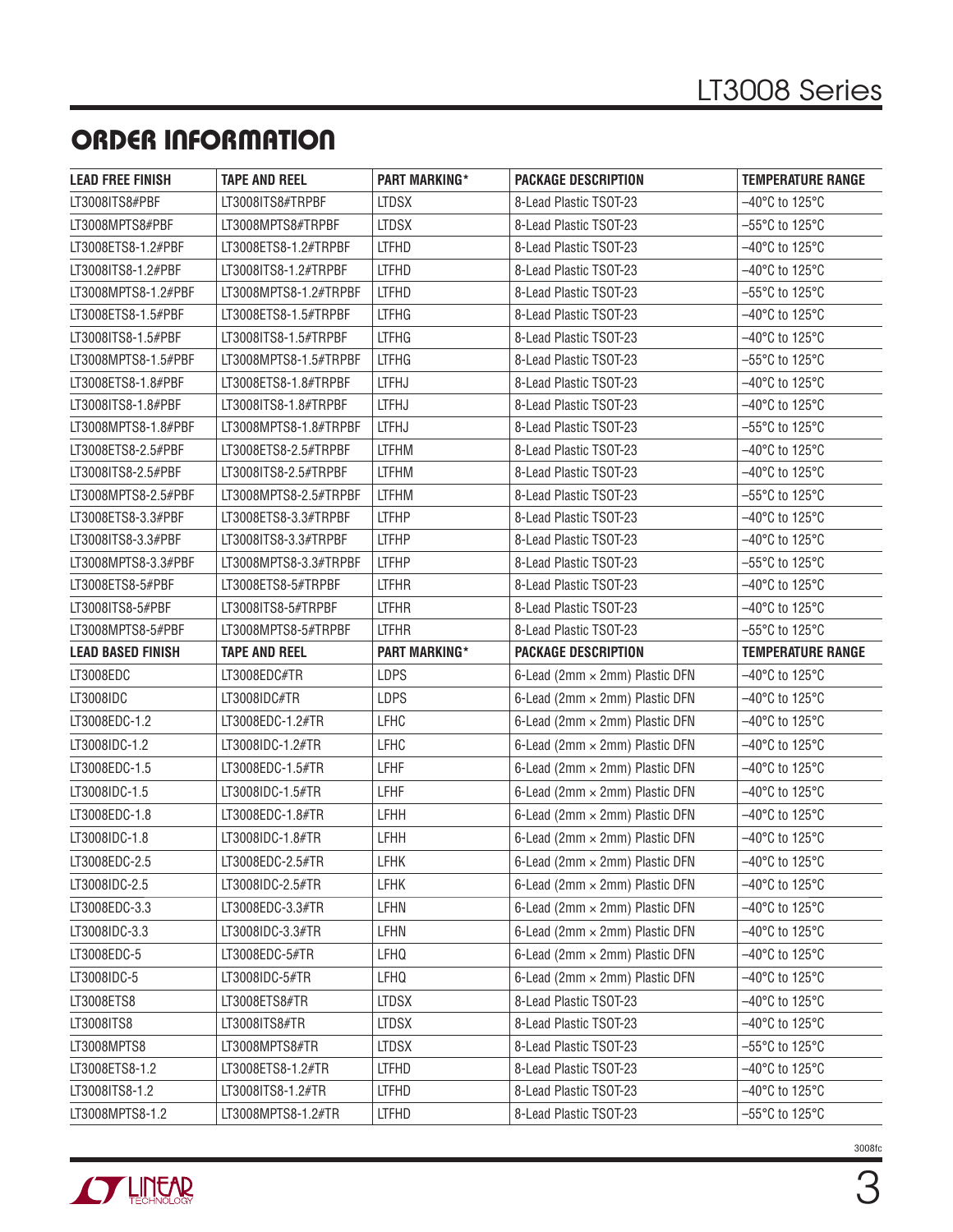### **ORDER INFORMATION**

| <b>LEAD BASED FINISH</b> | <b>TAPE AND REEL</b> | <b>PART MARKING*</b> | <b>PACKAGE DESCRIPTION</b> | <b>TEMPERATURE RANGE</b>            |
|--------------------------|----------------------|----------------------|----------------------------|-------------------------------------|
| LT3008ETS8-1.5           | LT3008ETS8-1.5#TR    | LTFHG                | 8-Lead Plastic TSOT-23     | $-40^{\circ}$ C to 125°C            |
| LT3008ITS8-1.5           | LT3008ITS8-1.5#TR    | <b>LTFHG</b>         | 8-Lead Plastic TSOT-23     | $-40^{\circ}$ C to 125 $^{\circ}$ C |
| LT3008MPTS8-1.5          | LT3008MPTS8-1.5#TR   | <b>LTFHG</b>         | 8-Lead Plastic TSOT-23     | $-55^{\circ}$ C to 125°C            |
| LT3008ETS8-1.8           | LT3008ETS8-1.8#TR    | <b>LTFHJ</b>         | 8-Lead Plastic TSOT-23     | $-40^{\circ}$ C to 125°C            |
| LT3008ITS8-1.8           | LT3008ITS8-1.8#TR    | <b>LTFHJ</b>         | 8-Lead Plastic TSOT-23     | $-40^{\circ}$ C to 125°C            |
| LT3008MPTS8-1.8          | LT3008MPTS8-1.8#TR   | <b>LTFHJ</b>         | 8-Lead Plastic TSOT-23     | $-55^{\circ}$ C to 125 $^{\circ}$ C |
| LT3008ETS8-2.5           | LT3008ETS8-2.5#TR    | <b>LTFHM</b>         | 8-Lead Plastic TSOT-23     | $-40^{\circ}$ C to 125°C            |
| LT3008ITS8-2.5           | LT3008ITS8-2.5#TR    | LTFHM                | 8-Lead Plastic TSOT-23     | $-40^{\circ}$ C to 125°C            |
| LT3008MPTS8-2.5          | LT3008MPTS8-2.5#TR   | <b>LTFHM</b>         | 8-Lead Plastic TSOT-23     | $-55^{\circ}$ C to 125°C            |
| LT3008ETS8-3.3           | LT3008ETS8-3.3#TR    | <b>LTFHP</b>         | 8-Lead Plastic TSOT-23     | $-40^{\circ}$ C to 125°C            |
| LT3008ITS8-3.3           | LT3008ITS8-3.3#TR    | <b>LTFHP</b>         | 8-Lead Plastic TSOT-23     | $-40^{\circ}$ C to 125 $^{\circ}$ C |
| LT3008MPTS8-3.3          | LT3008MPTS8-3.3#TR   | <b>LTFHP</b>         | 8-Lead Plastic TSOT-23     | $-55^{\circ}$ C to 125 $^{\circ}$ C |
| LT3008ETS8-5             | LT3008ETS8-5#TR      | <b>LTFHR</b>         | 8-Lead Plastic TSOT-23     | $-40^{\circ}$ C to 125 $^{\circ}$ C |
| LT3008ITS8-5             | LT3008ITS8-5#TR      | <b>LTFHR</b>         | 8-Lead Plastic TSOT-23     | $-40^{\circ}$ C to 125 $^{\circ}$ C |
| LT3008MPTS8-5            | LT3008MPTS8-5#TR     | <b>LTFHR</b>         | 8-Lead Plastic TSOT-23     | $-55^{\circ}$ C to 125 $^{\circ}$ C |

Consult LTC Marketing for parts specified with wider operating temperature ranges. \*The temperature grade is identified by a label on the shipping container.

For more information on lead free part marking, go to: http://www.linear.com/leadfree/

For more information on tape and reel specifications, go to: http://www.linear.com/tapeandreel/

# **ELECTRICAL CHARACTERISTICS** The  $\bullet$  denotes the specifications which apply over the full operating

temperature range, otherwise specifications are at T<sub>J</sub> = 25°C. (Note 2)

| <b>PARAMETER</b>                | <b>CONDITIONS</b>                                                                                                                                                                                                                                                                                                                                                                                                                                                             |   |                | <b>TYP</b>                                  | MAX                                      | <b>UNITS</b>                           |
|---------------------------------|-------------------------------------------------------------------------------------------------------------------------------------------------------------------------------------------------------------------------------------------------------------------------------------------------------------------------------------------------------------------------------------------------------------------------------------------------------------------------------|---|----------------|---------------------------------------------|------------------------------------------|----------------------------------------|
| <b>Operating Voltage</b>        |                                                                                                                                                                                                                                                                                                                                                                                                                                                                               |   | 2              |                                             | 45                                       | V                                      |
| <b>Regulated Output Voltage</b> | LT3008-1.2: $V_{IN} = 2V$ , $I_{LOAD} = 100 \mu A$<br>$2V < V_{IN} < 45V$ , 1µA < $I_{LOAD} < 20mA$                                                                                                                                                                                                                                                                                                                                                                           |   | 1.188<br>1.176 | 1.2<br>1.2                                  | 1.212<br>1.224                           | V<br>V                                 |
|                                 | LT3008-1.5: $V_{IN}$ = 2.05V, $I_{I \cap AD}$ = 100µA<br>$2.05$ V < V <sub>IN</sub> < 45V, 1µA < I <sub>LOAD</sub> < 20mA                                                                                                                                                                                                                                                                                                                                                     |   | 1.485<br>1.47  | 1.5<br>1.5                                  | 1.515<br>1.53                            | V<br>V                                 |
|                                 | LT3008-1.8: $V_{IN} = 2.35V$ , $I_{LOAD} = 100\mu A$<br>$2.35$ V < V <sub>IN</sub> < 45V, 1µA < I <sub>LOAD</sub> < 20mA                                                                                                                                                                                                                                                                                                                                                      |   | 1.782<br>1.764 | 1.8<br>1.8                                  | 1.818<br>1.836                           | V<br>V                                 |
|                                 | LT3008-2.5: $V_{IN} = 3.05V$ , $I_{LOAD} = 100\mu A$<br>$3.05$ V < V <sub>IN</sub> < 45V, 1µA < I <sub>LOAD</sub> < 20mA                                                                                                                                                                                                                                                                                                                                                      | 0 | 2.475<br>2.45  | 2.5<br>2.5                                  | 2.525<br>2.55                            | V<br>V                                 |
|                                 | LT3008-3.3: $V_{IN} = 3.85V$ , $I_{LOAD} = 100\mu A$<br>$3.85$ V < V <sub>IN</sub> < 45V, 1µA < I <sub>LOAD</sub> < 20mA                                                                                                                                                                                                                                                                                                                                                      |   | 3.267<br>3.234 | 3.3<br>3.3                                  | 3.333<br>3.366                           | V<br>V                                 |
|                                 | LT3008-5: $V_{IN}$ = 5.55V, $I_{LOAD}$ = 100µA<br>$5.55V < V_{IN} < 45V$ , 1µA < $I_{LOAD} < 20mA$                                                                                                                                                                                                                                                                                                                                                                            |   | 4.95<br>4.9    | 5<br>5                                      | 5.05<br>5.1                              | $\vee$<br>V                            |
| ADJ Pin Voltage (Notes 3, 4)    | $V_{IN}$ = 2V, $I_{LOAD}$ = 100µA<br>$2V < V_{IN} < 45V$ , 1µA < I <sub>LOAD</sub> < 20mA                                                                                                                                                                                                                                                                                                                                                                                     |   | 594<br>588     | 600<br>600                                  | 606<br>612                               | mV<br>mV                               |
| Line Regulation (Note 3)        | LT3008-1.2: $\Delta V_{1N}$ = 2V to 45V, $I_{1OAD}$ = 1mA<br>LT3008-1.5: $\Delta V_{\text{IN}}$ = 2.05V to 45V, $I_{\text{LOAD}}$ = 1mA<br>LT3008-1.8: $\Delta V_{IN}$ = 2.35V to 45V, $I_{LOAD}$ = 1mA<br>LT3008-2.5: $\Delta V_{IN}$ = 3.05V to 45V, $I_{LOAD}$ = 1mA<br>LT3008-3.3: $\Delta V_{\text{IN}}$ = 3.85V to 45V, $I_{\text{LOAD}}$ = 1mA<br>LT3008-5: $\Delta V_{IN}$ = 5.55V to 45V, $I_{I OAD}$ = 1mA<br>LT3008: $\Delta V_{IN}$ = 2V to 45V, $I_{LOAD}$ = 1mA |   |                | 1.2<br>1.5<br>1.8<br>2.5<br>3.3<br>5<br>0.6 | 6<br>7.5<br>9<br>12.5<br>16.5<br>25<br>3 | mV<br>mV<br>mV<br>mV<br>mV<br>mV<br>mV |
|                                 |                                                                                                                                                                                                                                                                                                                                                                                                                                                                               |   |                |                                             |                                          | 3008fc                                 |

**STATEAR**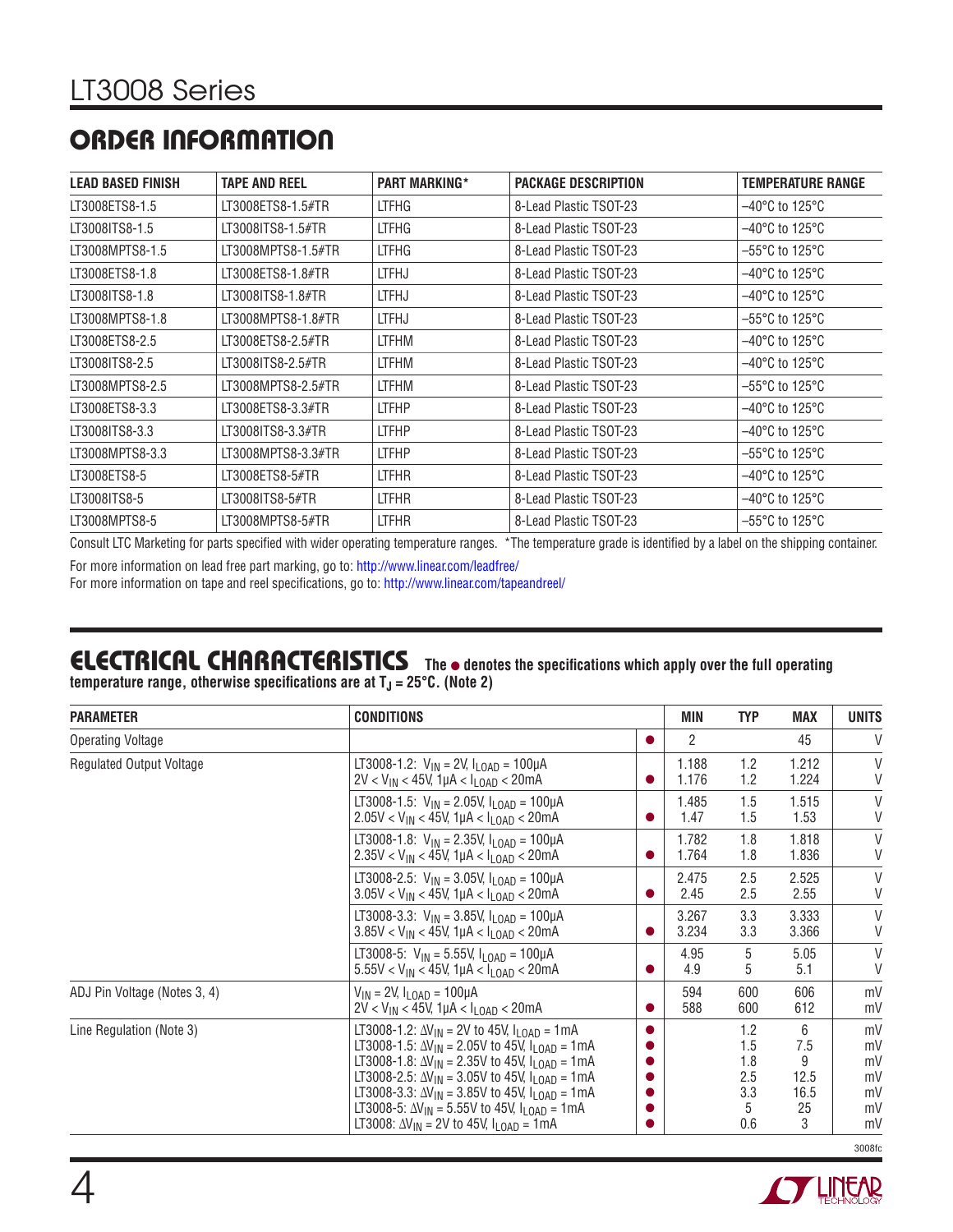### **ELECTRICAL CHARACTERISTICS** The  $\bullet$  denotes the specifications which apply over the full operating

temperature range, otherwise specifications are at T<sub>J</sub> = 25°C. (Note 2)

| <b>PARAMETER</b>                                                            | <b>CONDITIONS</b>                                                                                                                                                                              |                        | <b>MIN</b>                             | <b>TYP</b>                             | MAX                          | <b>UNITS</b>                           |
|-----------------------------------------------------------------------------|------------------------------------------------------------------------------------------------------------------------------------------------------------------------------------------------|------------------------|----------------------------------------|----------------------------------------|------------------------------|----------------------------------------|
| Load Regulation (Note 3)                                                    | LT3008-1.2: $V_{IN} = 2V$ , $I_{LOAD} = 1\mu A$ to 10mA<br>$V_{IN}$ = 2V, $I_{LOAD}$ = 1µA to 20mA                                                                                             |                        |                                        | 0.8<br>1                               | 4<br>10                      | mV<br>mV                               |
|                                                                             | LT3008-1.5: $V_{IN}$ = 2.05V, $I_{LOAD}$ = 1µA to 10mA<br>$V_{IN}$ = 2.05V, $I_{LOAD}$ = 1µA to 20mA                                                                                           | O                      |                                        | $\mathbf{1}$<br>1.3                    | 5<br>13                      | mV<br>mV                               |
|                                                                             | LT3008-1.8: $V_{IN} = 2.35V$ , $I_{LOAD} = 1\mu A$ to 10mA<br>$V_{IN}$ = 2.35V, $I_{LOAD}$ = 1µA to 20mA                                                                                       | $\bullet$              |                                        | 1.2<br>1.5                             | 6<br>15                      | mV<br>mV                               |
|                                                                             | LT3008-2.5: $V_{IN}$ = 3.05V, $I_{LOAD}$ = 1µA to 10mA<br>$V_{IN}$ = 3.05V, $I_{LOAD}$ = 1µA to 20mA                                                                                           | $\bullet$              |                                        | 1.7<br>2.1                             | 8.3<br>21                    | mV<br>mV                               |
|                                                                             | LT3008-3.3: $V_{IN}$ = 3.85V, $I_{LOAD}$ = 1µA to 10mA<br>$V_{IN}$ = 3.85V, $I_{LOAD}$ = 1µA to 20mA                                                                                           | $\bullet$<br>0         |                                        | 2.2<br>2.8                             | 11<br>28                     | mV<br>mV                               |
|                                                                             | LT3008-5:<br>$V_{IN}$ = 5.55V, $I_{LOAD}$ = 1µA to 10mA<br>$V_{IN}$ = 5.55V, $I_{LOAD}$ = 1µA to 20mA                                                                                          | $\bullet$<br>0         |                                        | 3.4<br>4.2                             | 17<br>42                     | mV<br>mV                               |
|                                                                             | LT3008:<br>$V_{IN}$ = 2V, $I_{LOAD}$ = 1µA to 10mA<br>$V_{IN}$ = 2V, $I_{LOAD}$ = 1µA to 20mA                                                                                                  | $\bullet$<br>$\bullet$ |                                        | 0.4<br>0.5                             | $\overline{\mathbf{2}}$<br>5 | mV<br>mV                               |
| Dropout Voltage<br>$V_{IN} = V_{OUT(NOMINAL)}$ (Notes 5, 6)                 | $I_{LOAD} = 100 \mu A$<br>$I_{\text{LOAD}} = 100 \mu A$                                                                                                                                        | $\bullet$              |                                        | 115                                    | 180<br>250                   | mV<br>mV                               |
|                                                                             | $I_{\text{LOAD}} = 1 \text{mA}$<br>$I_{\text{LOAD}} = 1 \text{mA}$                                                                                                                             | 0                      |                                        | 170                                    | 250<br>350                   | mV<br>mV                               |
|                                                                             | $I_{\text{LOAD}} = 10 \text{mA}$<br>$I_{LOAD} = 10mA$                                                                                                                                          | 0                      |                                        | 270                                    | 340<br>470                   | mV<br>mV                               |
|                                                                             | $I_{\text{LOAD}} = 20 \text{mA}$<br>$I_{\text{LOAD}} = 20 \text{mA}$                                                                                                                           |                        |                                        | 300                                    | 365<br>500                   | mV<br>mV                               |
| Quiescent Current (Notes 6, 7)                                              | $I_{\text{LOAD}} = 0 \mu A$<br>$I_{LOAD} = 0 \mu A$                                                                                                                                            |                        |                                        | 3                                      | 6                            | μA<br>μA                               |
| <b>GND Pin Current</b><br>$V_{IN}$ = $V_{OUT(NOMINAL)}$ + 0.5V (Notes 6, 7) | $I_{LOAD} = 0 \mu A$<br>$I_{LOAD} = 100 \mu A$<br>$I_{\text{LOAD}} = 1 \text{mA}$<br>$I_{\text{LOAD}} = 10 \text{mA}$<br>$I_{LOAD} = 20mA$                                                     |                        |                                        | 3<br>6<br>21<br>160<br>350             | 6<br>12<br>50<br>500<br>1200 | μA<br>μA<br>μA<br>μA<br>μA             |
| Output Voltage Noise (Note 9)                                               | $C_{\text{OUT}} = 2.2 \mu F$ , $I_{\text{LOAD}} = 20 \text{mA}$ , BW = 10Hz to 100kHz                                                                                                          |                        |                                        | 92                                     |                              | <b>µVRMS</b>                           |
| ADJ Pin Bias Current                                                        |                                                                                                                                                                                                |                        | $-10$                                  | 0.4                                    | 10                           | nA                                     |
| Shutdown Threshold                                                          | $V_{OIII} =$ Off to On<br>$V_{\text{OUT}} = 0n$ to Off                                                                                                                                         |                        | 0.25                                   | 0.67<br>0.61                           | 1.5                          | $\vee$<br>V                            |
| SHDN Pin Current                                                            | $V\overline{\text{SHDN}} = 0$ V, V <sub>IN</sub> = 45V<br>$V_{\overline{\text{SHDN}}}$ = 45V, V <sub>IN</sub> = 45V                                                                            |                        |                                        | 0.65                                   | ±1<br>2                      | μA<br>μA                               |
| Quiescent Current in Shutdown                                               | $V_{IN} = 6V$ , $V_{\overline{SHDN}} = 0V$                                                                                                                                                     |                        |                                        |                                        | $\leq$ 1                     | μA                                     |
| Ripple Rejection (Note 3)                                                   | $V_{IN} - V_{OUT} = 2V$ , $V_{RIPPLE} = 0.5V_{P-P}$ ,<br>$f_{RIPPI F}$ = 120Hz, $I_{I OAD}$ = 20mA<br>LT3008<br>LT3008-1.2<br>LT3008-1.5<br>LT3008-1.8<br>LT3008-2.5<br>LT3008-3.3<br>LT3008-5 |                        | 58<br>54<br>53<br>52<br>49<br>47<br>42 | 70<br>66<br>65<br>64<br>61<br>59<br>54 |                              | dB<br>dB<br>dB<br>dB<br>dB<br>dB<br>dB |

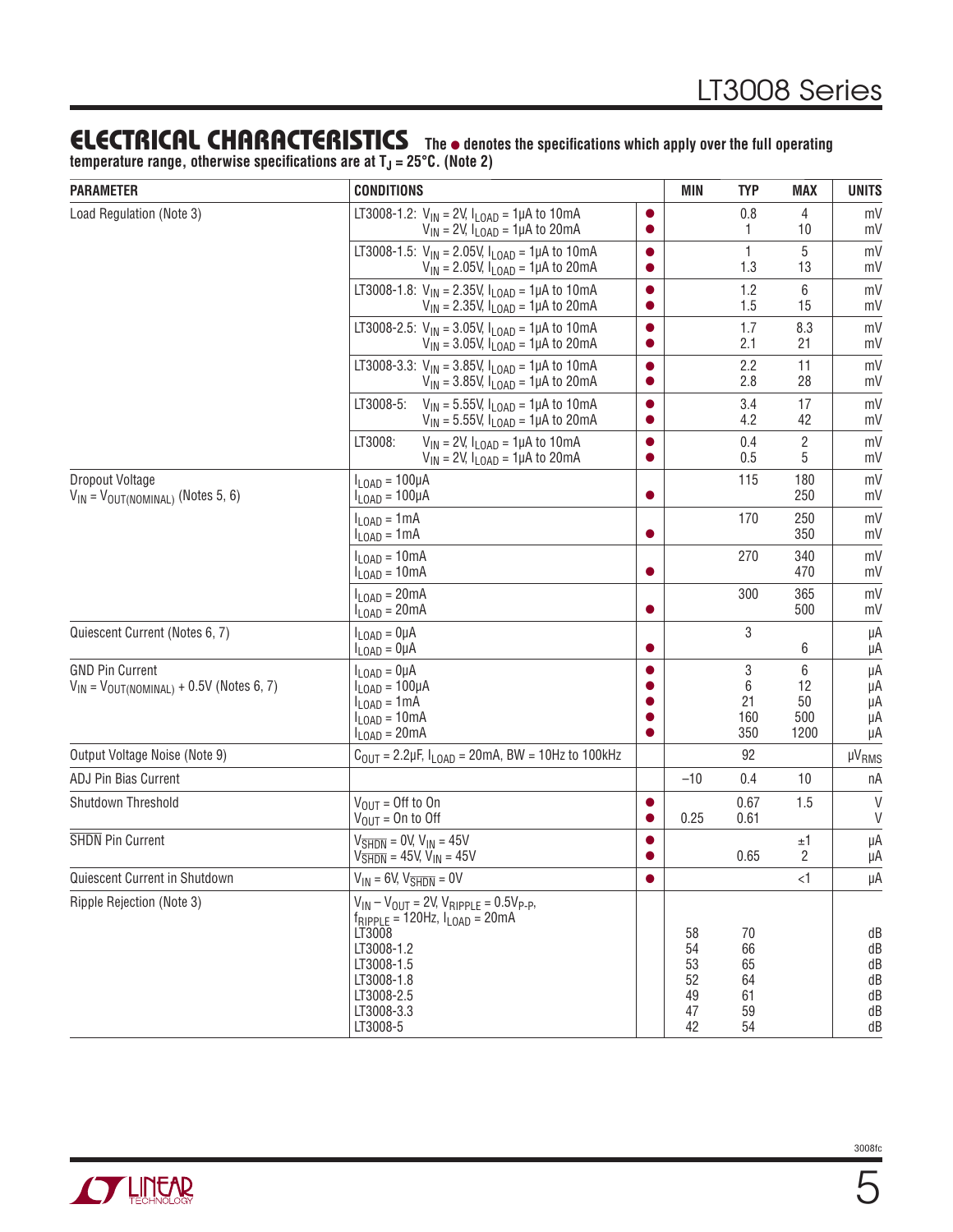### **ELECTRICAL CHARACTERISTICS** The  $\bullet$  denotes the specifications which apply over the full operating

**temperature range, otherwise specifications are at**  $T<sub>J</sub> = 25°C$ **. (Note 2)** 

| <b>PARAMETER</b>              | <b>CONDITIONS</b>                                                                        | <b>MIN</b> | <b>TYP</b> | <b>MAX</b> | <b>UNITS</b> |
|-------------------------------|------------------------------------------------------------------------------------------|------------|------------|------------|--------------|
| <b>Current Limit</b>          | $V_{IN}$ = 45V, $V_{OUT}$ = 0<br>$V_{IN} = V_{OUT(NOMINAL)} + 1V, \Delta V_{OUT} = -5\%$ | 22         | 75         |            | mA<br>mA     |
| Input Reverse-Leakage Current | $V_{IN} = -45V, V_{OUT} = 0$                                                             |            |            | 30         | μA           |
| Reverse-Output Current        | $V_{OIII}$ = 1.2V, $V_{IN}$ = 0                                                          |            | 0.6        | 10         | μA           |

**Note 1:** Stresses beyond those listed under Absolute Maximum Ratings may cause permanent damage to the device. Exposure to any Absolute Maximum Rating condition for extended periods may affect device reliability and lifetime.

**Note 2:** The LT3008 regulators are tested and specified under pulse load conditions such that  $T_J \cong T_A$ . The LT3008E is guaranteed to meet performance specifications from 0°C to 125°C operating junction temperature. Specifications over the  $-40^{\circ}$ C to 125 $^{\circ}$ C operating junction temperature range are assured by design, characterization and correlation with statistical process controls. The LT3008I is guaranteed over the full –40°C to 125°C operating junction temperature range. The LT3008MP is 100% tested and guaranteed over the –55°C to 125°C operating junction temperature range.

**Note 3:** The LT3008 adjustable version is tested and specified for these conditions with the ADJ pin connected to the OUT pin.

**Note 4:** Operating conditions are limited by maximum junction temperature. The regulated output voltage specification will not apply for all possible combinations of input voltage and output current. When operating at the maximum input voltage, the output current range must be limited. When operating at the maximum output current, the input voltage must be limited.

**Note 5:** Dropout voltage is the minimum input to output voltage differential needed to maintain regulation at a specified output current. In dropout, the output voltage equals  $(V_{IN} - V_{DROPOUT})$ . For the LT3008-1.2 and LT3008-1.5, dropout voltage will be limited by the minimum input voltage.

**Note 6:** To satisfy minimum input voltage requirements, the LT3008 adjustable version is tested and specified for these conditions with an external resistor divider (61.9k bottom, 280k top) which sets  $V_{\text{OUT}}$  to 3.3V. The external resistor divider adds 9.69μA of DC load on the output. This external current is not factored into GND pin current.

**Note 7:** GND pin current is tested with  $V_{IN} = V_{OUT(NOMINAL)} + 0.55V$  and a current source load. GND pin current will increase in dropout. For the fixed output voltage versions, an internal resistor divider will add about 1μA to the GND pin current. See the GND Pin Current curves in the Typical Performance Characteristics section.

**Note 8:** The SHDN pin can be driven below GND only when tied to the IN pin directly or through a pull-up resistor. If the SHDN pin is driven below GND by more than –0.3V while IN is powered, the output will turn on.

**Note 9:** Output noise is listed for the adjustable version with the ADJ pin connected to the OUT pin. See the RMS Output Noise vs Load Current curve in the Typical Performance Characteristics Section.

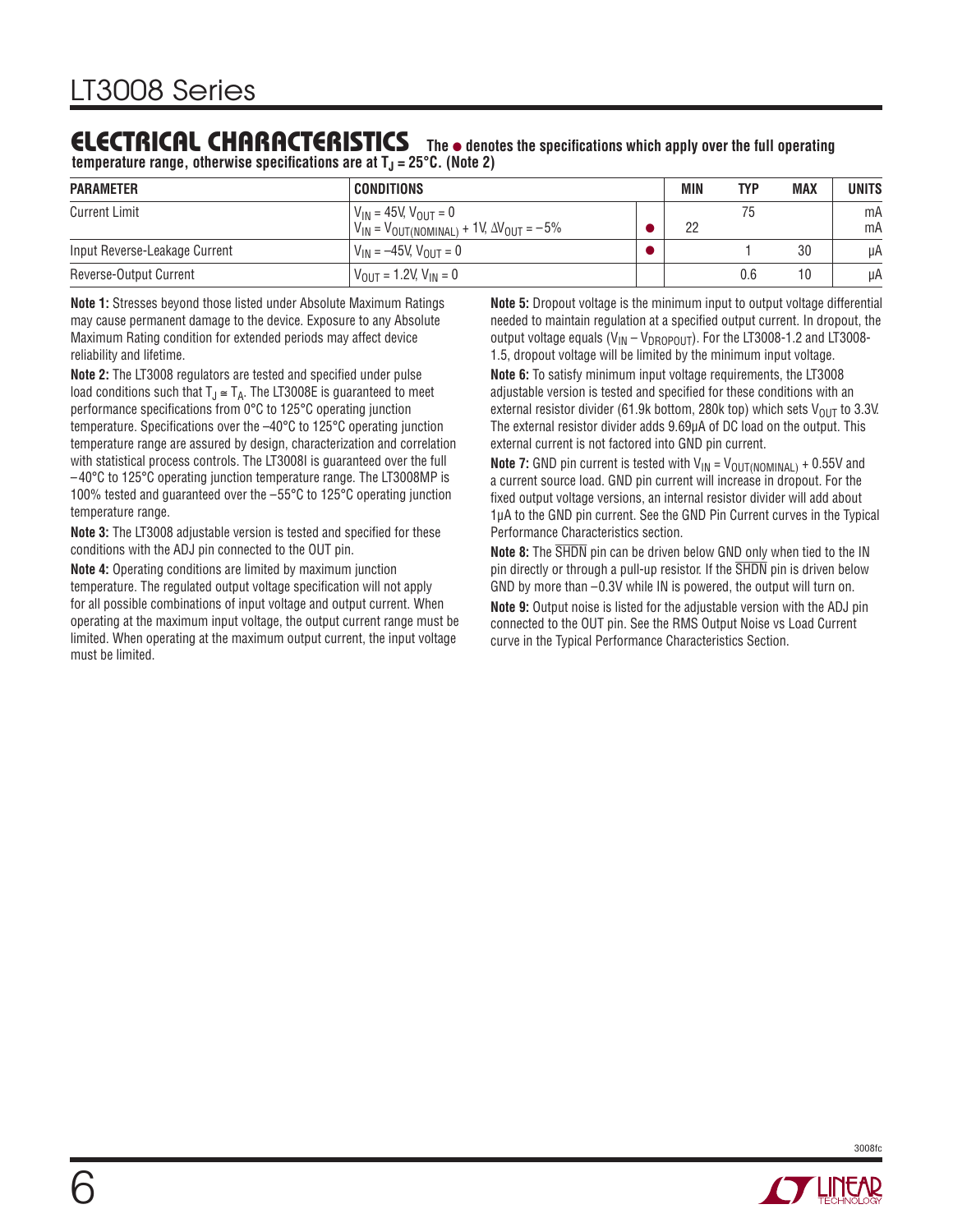



7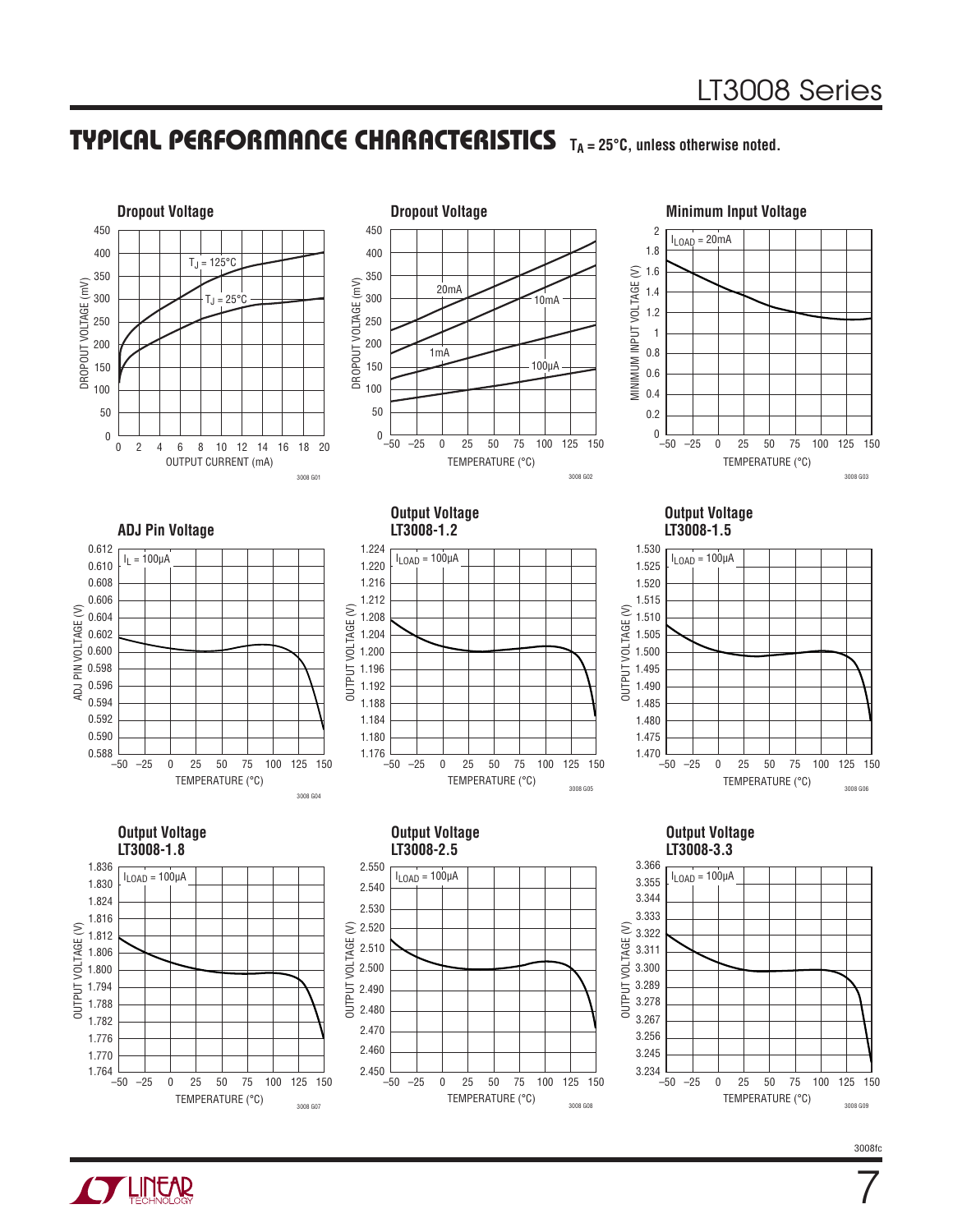

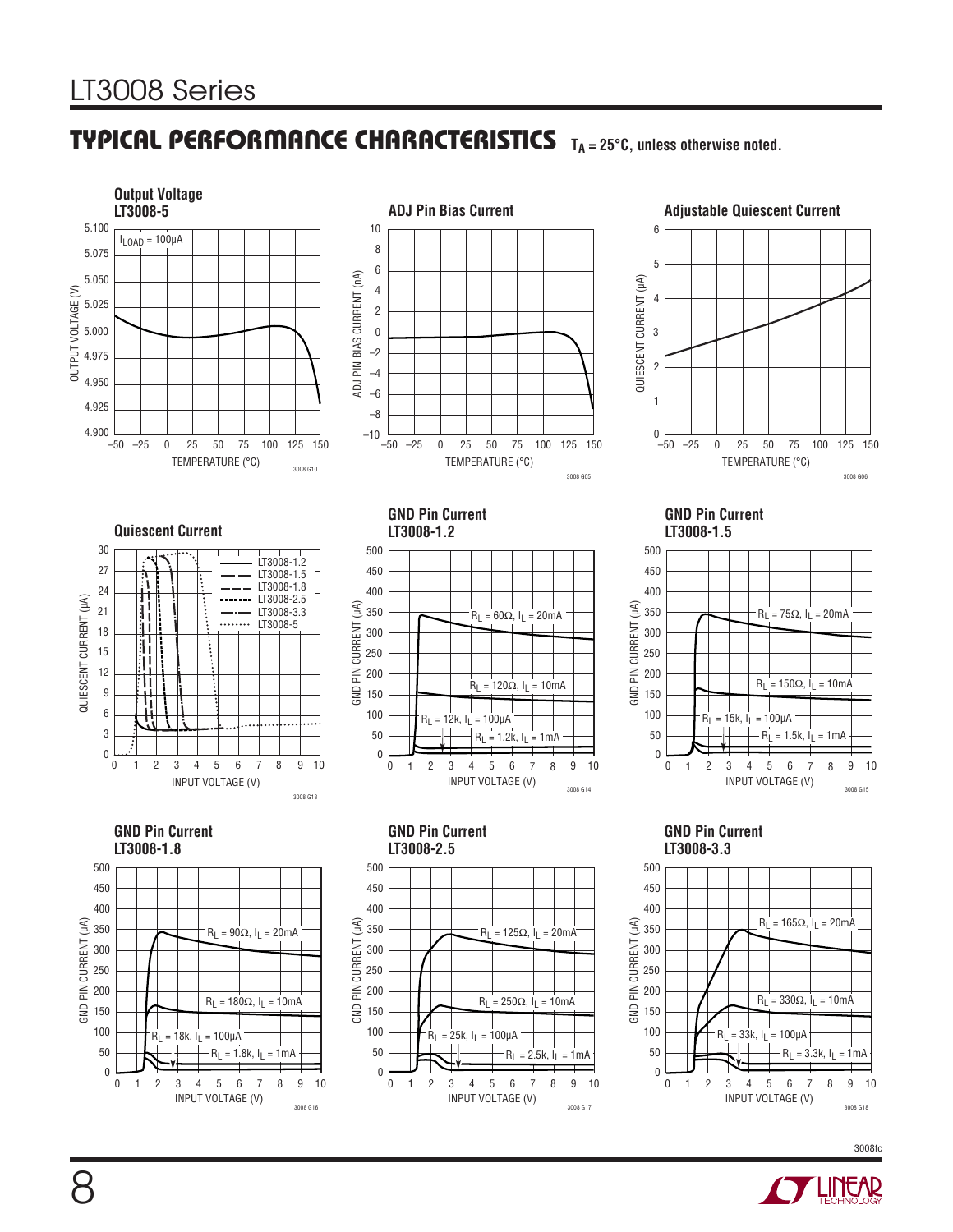**GND Pin Current LT3008-5 GND Pin Current vs ILOAD SHDN Pin Thresholds**1000 500 1.5  $V_{\text{IN}} = 3.8V$ 1.4 450  $\rm V_{\rm OUT}$  = 3.3V 1.3  $\pm$ 400 ─────── 1.2 SHON PIN THRESHOLD (V)  $R_L$  = 250Ω,  $I_L$  = 20mA SHDN PIN THRESHOLD (V) GND PIN CURRENT (μA) 1.1 350 GND CURRENT (µA) 100 GND CURRENT (μA) 1 0.9 300 0.8 OFF TO ON 250 0.7  $0.6$ 200  $R_L$  = 500Ω,  $I_L$  = 10mA 10 0.5 150 0.4 ON TO OFF  $R_L = 50k$ ,  $I_L = 100 \mu A$ 0.3 100 0.2 50  $R_L$  = 5k,  $I_L$  = 1mA 0.1 0 0 1 0.001 0.01 0.1 1 10 100 –50 0 25 50 75  $\theta$ 1 2 3 4 5 6 7 8 9 10 2 3 4 5 6 –25 25 50 100 125 150 INPUT VOLTAGE (V) TEMPERATURE (°C) LOAD (mA) 3008 G19 3008 G20 3008 G21 **SHDN Pin Input Current SHDN Pin Input Current Current Limit** 2 2 100 1.8 90 1.8 SHDN PIN INPUT CURRENT (µA) PIN INPUT CURRENT (µA) SHDN PIN INPUT CURRENT (μA) SHDN PIN INPUT CURRENT (μA) 1.6 80  $V_{IN} = 45V$ 1.6 1.4 CURRENT LIMIT (mA) 70 1.4 CURRENT LIMIT (mA) 1.2 60 1.2 1 50 1  $V_{IN} = 2V$  $V<sub>SHDN</sub> = 45V$ 0.8 40 0.8 0.6 30 0.6 **SHDN** 0.4 20 0.4 0.2 10 0.2  $\overline{0}$  $_{-50}^{0}$ 0 5 10 15 20 25 30 35 40 45 –50  $-25$  0 25 50 75 100 125 150 0 25 75  $-25$  0 25 50 75 100 125 150 10 20 30 0 SHDN PIN VOLTAGE (V) TEMPERATURE (°C) TEMPERATURE (°C) 3008 G23 3008 G24 3008 G22 **Reverse-Output Current Input Ripple Rejection Input Ripple Rejection** 50 80 90  $V_{IN} = 2.1V + 50mV_{RM}$ OUT = ADJ = 1.2V IN = SHDN = GND 45  $V_{OUT} = 600$ mV 80 70 REVERSE OUTPUT CURRENT (µA) REVERSE OUTPUT CURRENT (μA)  $I_{\text{LOAD}} = 20 \text{mA}$ 40 INPUT RIPPLE REJECTION (dB) 60 INPUT RIPPLE REJECTION (dB) INPUT RIPPLE REJECTION (dB) 70 35 60 50 30 50 25 40 40 20  $\Box$ 30 10μF 30 15 20 20 10 ADJ 2.2μF VIN = VOUT (NOMINAL) + 2V + 0.5VP-P RIPPLE AT f = 120Hz ILOAD = 20mA 10 5 10 **OUT**  $_{-50}^{0}$  $_{-50}^{0}$ 0 10 100 1000 10000 1000000 100000 –50 0 –25 25 50 75 100 125 150 –50 0 –25 25 50 75 100 125 150

FREQUENCY (Hz)

3008 G26



3008 G25

TEMPERATURE (°C)

3008 G27

9

TEMPERATURE (°C)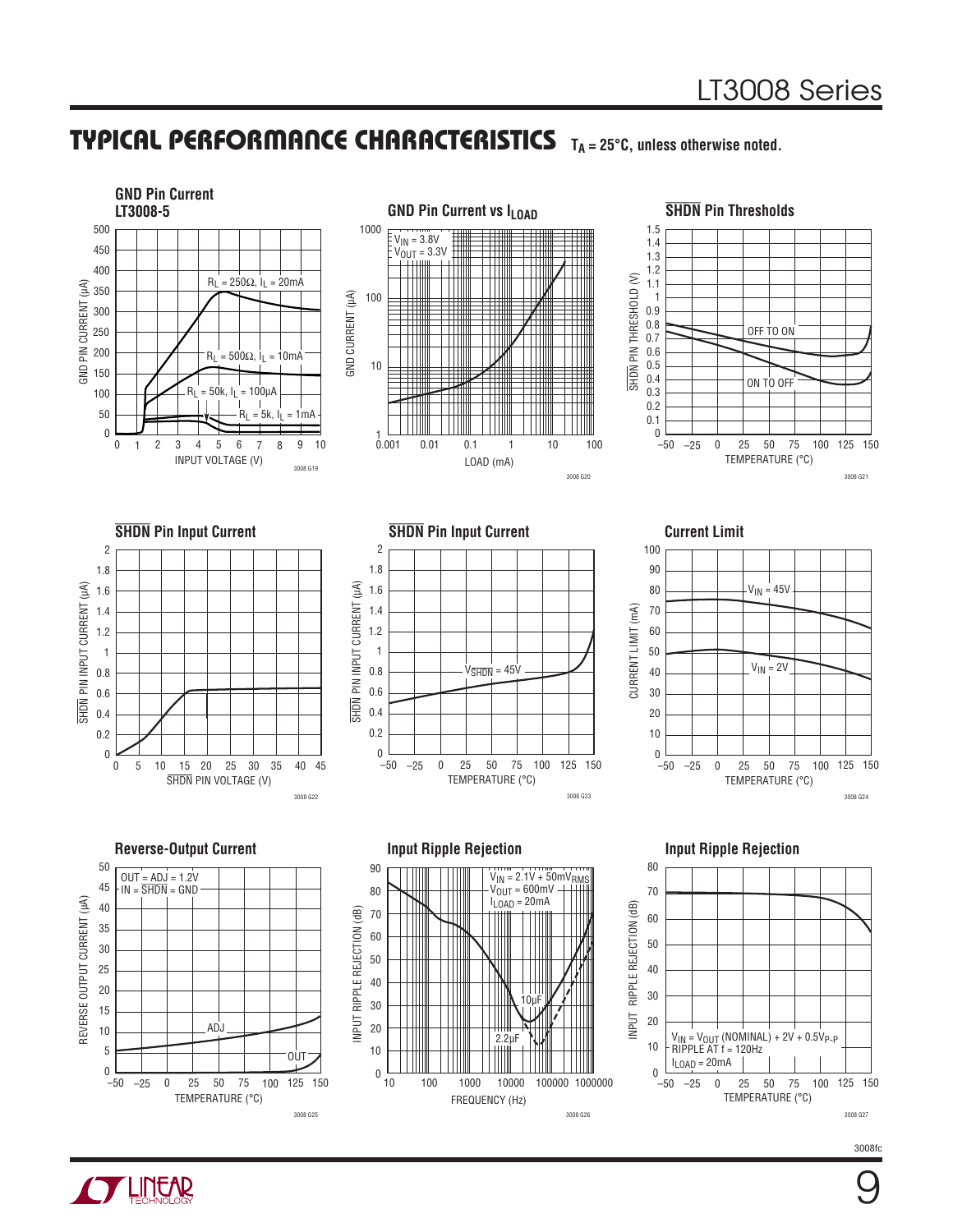

#### **RMS Output Noise vs Load Current**



#### **Transient Response**



500μs/DIV

**Transient Response**



**Transient Response (Load Dump)**



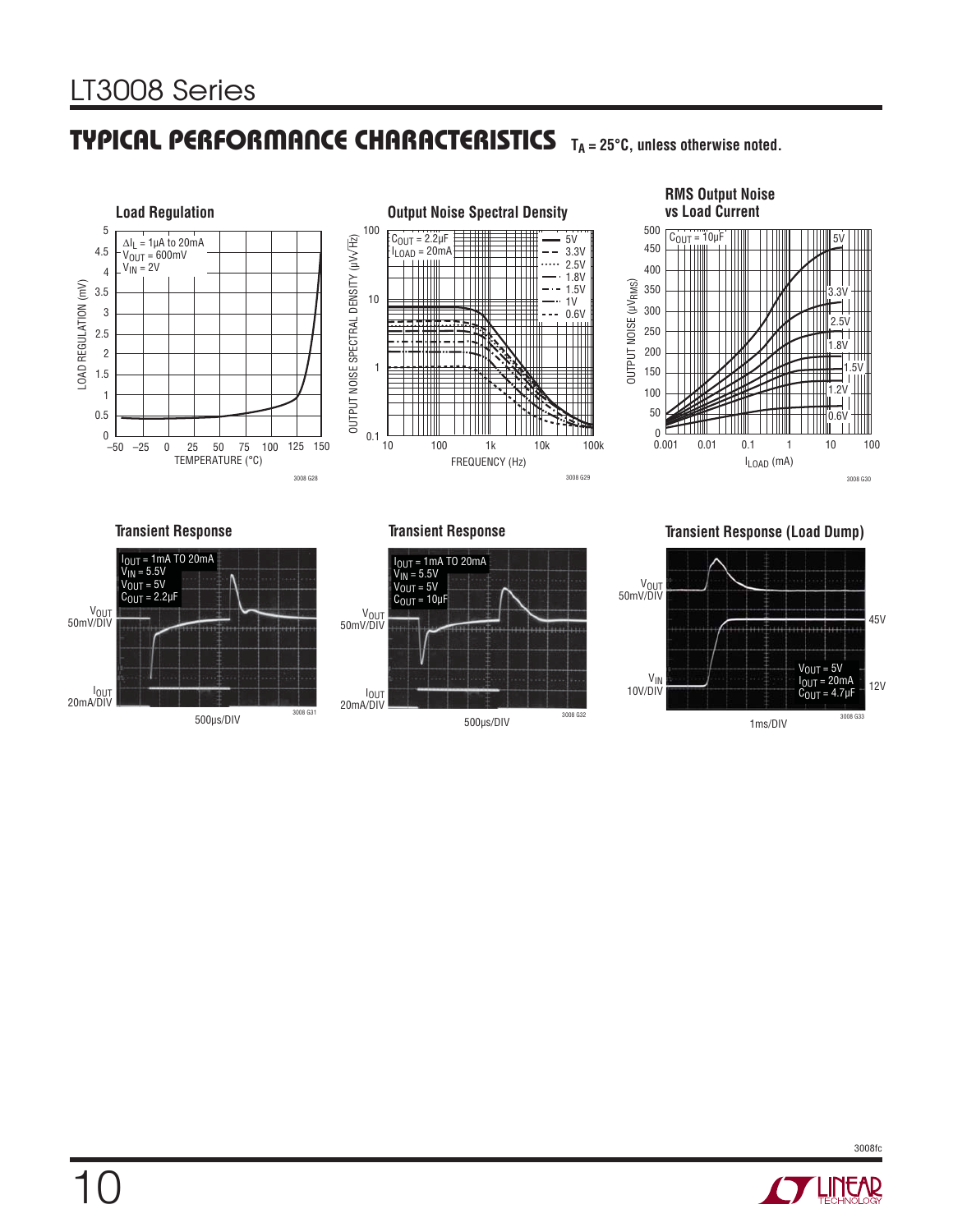### **PIN FUNCTIONS (TSOT-23/DFN)**

**SHDN (Pin 1/Pin 5):** Shutdown. Pulling the SHDN pin low puts the LT3008 into a low power state and turns the output off. If unused, tie the  $\overline{\text{SHDN}}$  pin to  $\mathsf{V}_{\text{IN}}$ . The LT3008 does not function if the **SHDN** pin is not connected. The SHDN pin cannot be driven below GND unless tied to the IN pin. If the SHDN pin is driven below GND while IN is powered, the output will turn on. SHDN pin logic cannot be referenced to a negative rail.

**GND (Pins 2, 3, 4/Pin 6):** Ground. Connect the bottom of the resistor divider that sets output voltage directly to GND for the best regulation.

**IN (Pin 5/Pin 4):** Input. The IN pin supplies power to the device. The LT3008 requires a bypass capacitor at IN if the device is more than six inches away from the main input filter capacitor. In general, the output impedance of a battery rises with frequency, so it is advisable to include a bypass capacitor in battery-powered circuits. A bypass capacitor in the range of  $0.1\mu$ F to  $10\mu$ F will suffice. The LT3008 withstands reverse voltages on the IN pin with respect to ground and the OUT pin. In the case of a reversed input, which occurs with a battery plugged in backwards, the LT3008 acts as if a blocking diode is in series with its input. No reverse current flows into the LT3008 and no reverse voltage appears at the load. The device protects both itself and the load.

**OUT (Pin 6/Pins 2, 3):** Output. This pin supplies power to the load. Use a minimum output capacitor of 2.2μF to prevent oscillations. Large load transient applications require larger output capacitors to limit peak voltage transients. See the Applications Information section for more information on output capacitance and reverse-output characteristics.

**ADJ (Pin 7/Pin 1):** Adjust. This pin is the error amplifier's inverting terminal. Its 400pA typical input bias current flows out of the pin (see curve of ADJ Pin Bias Current vs Temperature in the Typical Performance Characteristics section). The ADJ pin voltage is 600mV referenced to GND and the output voltage range is 600mV to 44.5V.

**NC (Pin 8, TSOT-23 Package Only):** No Connect. Pin 8 is an NC pin in the TSOT-23 package. This pin is not tied to any internal circuitry. It may be floated, tied to  $V_{IN}$  or tied to GND.

**GND (Exposed Pad Pin 7, DFN Package Only):** Ground. The exposed pad (backside) of the DFN package is an electrical connection to GND. To ensure optimum performance, solder Pin 7 to the PCB and tie directly to Pin 6.

**SENSE (Pin 7/Pin 1):** Sense. For fixed voltage versions of the LT3008 (LT3008-1.2, LT3008-1.5, LT3008-1.8, LT3008- 2.5, LT3008-3.3, LT3008-5), the SENSE pin is the input to the error amplifier. Optimum regulation is obtained at the point where the SENSE pin is connected to the OUT pin of the regulator. In critical applications, small voltage drops are caused by the resistance (RP) of PC traces between the regulator and the load. These may be eliminated by connecting the SENSE pin to the output at the load as shown in Figure 1 (Kelvin Sense Connection). Note that the voltage drop across the external PC traces add to the dropout voltage of the regulator. The SENSE pin bias current is 1μA at the nominal rated output voltage. The SENSE pin can be pulled below ground (as in a dual supply system where the regulator load is returned to a negative supply) and still allow the device to start and operate.



**Figure 1. Kelvin Sense Connection**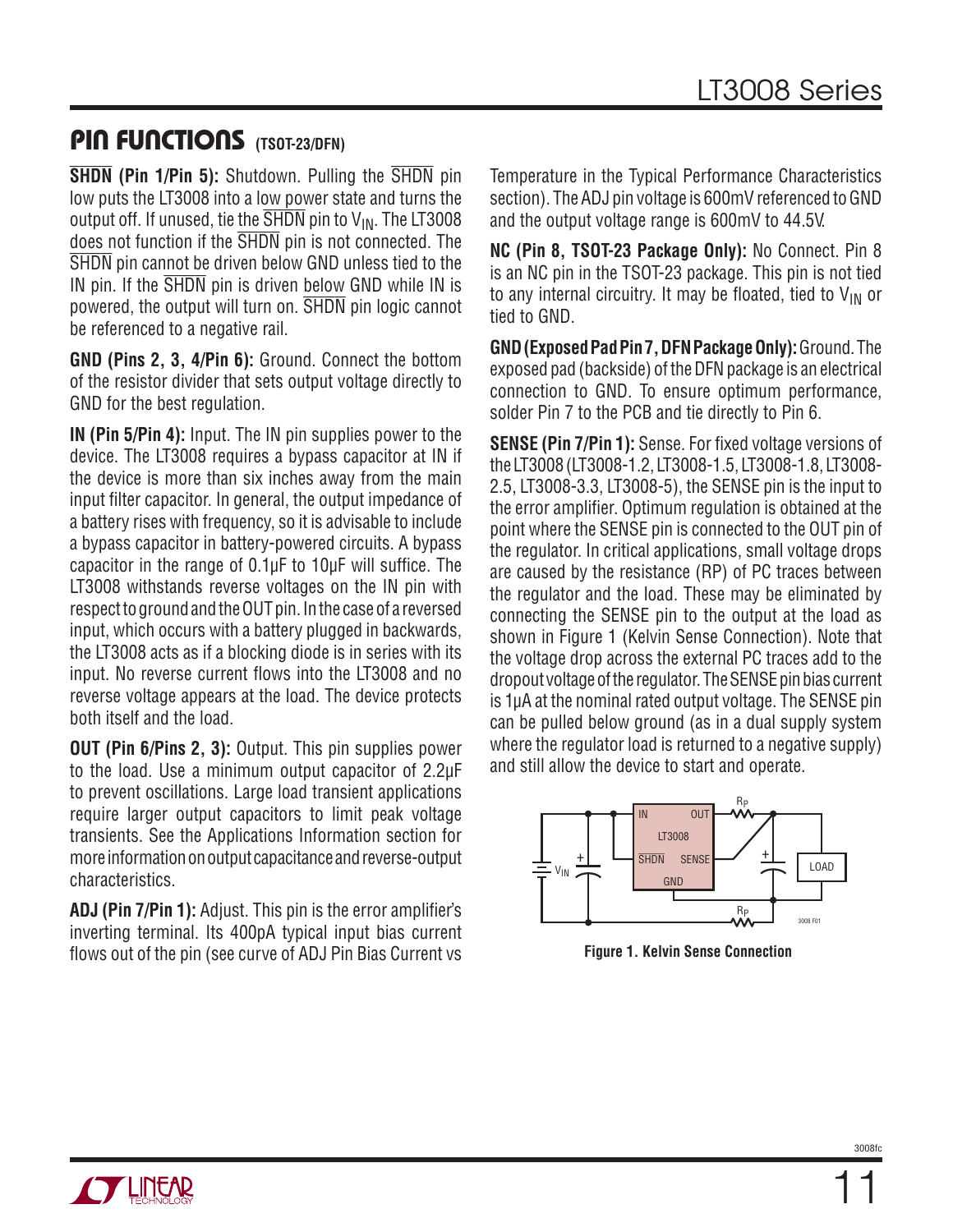The LT3008 is a low dropout linear regulator with ultralow quiescent current and shutdown. Quiescent current is extremely low at 3μA and drops well below 1μA in shutdown. The device supplies up to 20mA of output current. Dropout voltage at 20mA is typically 300mV. The LT3008 incorporates several protection features, making it ideal for use in battery-powered systems. The device protects itself against both reverse-input and reverse-output voltages. In battery backup applications, where a backup battery holds up the output when the input is pulled to ground, the LT3008 acts as if a blocking diode is in series with its output and prevents reverse current flow. In applications where the regulator load returns to a negative supply, the output can be pulled below ground by as much as 50V without affecting start-up or normal operation.

### **Adjustable Operation**

The LT3008 has an output voltage range of 0.6V to 44.5V. Figure 2 shows that output voltage is set by the ratio of two external resistors. The IC regulates the output to maintain the ADJ pin voltage at 600mV referenced to ground. The current in R1 equals 600mV/R1 and the current in R2 is the current in R1 minus the ADJ pin bias current. The ADJ pin bias current, typically 400pA at  $25^{\circ}$ C, flows out of the pin. Calculate the output voltage using the formula in Figure 2. An R1 value of 619k sets the divider current to 0.97μA. Do not make R1's value any greater than 619k to minimize output voltage errors due to the ADJ pin bias current and to insure stability under minimum load conditions. In shutdown, the output turns off and the divider current is zero. Curves of ADJ Pin Voltage vs Temperature and ADJ Pin Bias Current vs Temperature appear in the Typical Performance Characteristics.

Specifications for output voltages greater than 0.6V are proportional to the ratio of the desired output voltage to 0.6V:  $V_{\text{OUT}}$ /0.6V. For example, load regulation for an output current change of 100μA to 20mA is –0.5mV typical at  $V_{\text{OUT}} = 0.6V$ . At  $V_{\text{OUT}} = 5V$ , load regulation is:

$$
\frac{5V}{0.6V} \cdot (-0.5mV) = -4.17mV
$$

Table 1 shows resistor divider values for some common output voltages with a resistor divider current of about 1μA.

#### **Table 1. Output Voltage Resistor Divider Values**

| <b>VOUT</b>    | R <sub>1</sub> | <b>R2</b> |
|----------------|----------------|-----------|
| 1 <sup>V</sup> | 604k           | 402k      |
| 1.2V           | 590k           | 590k      |
| 1.5V           | 590k           | 887k      |
| 1.8V           | 590k           | 1.18M     |
| 2.5V           | 590k           | 1.87M     |
| 3V             | 590k           | 2.37M     |
| 3.3V           | 619k           | 2.8M      |
| 5V             | 590k           | 4.32M     |



**Figure 2. Adjustable Operation**

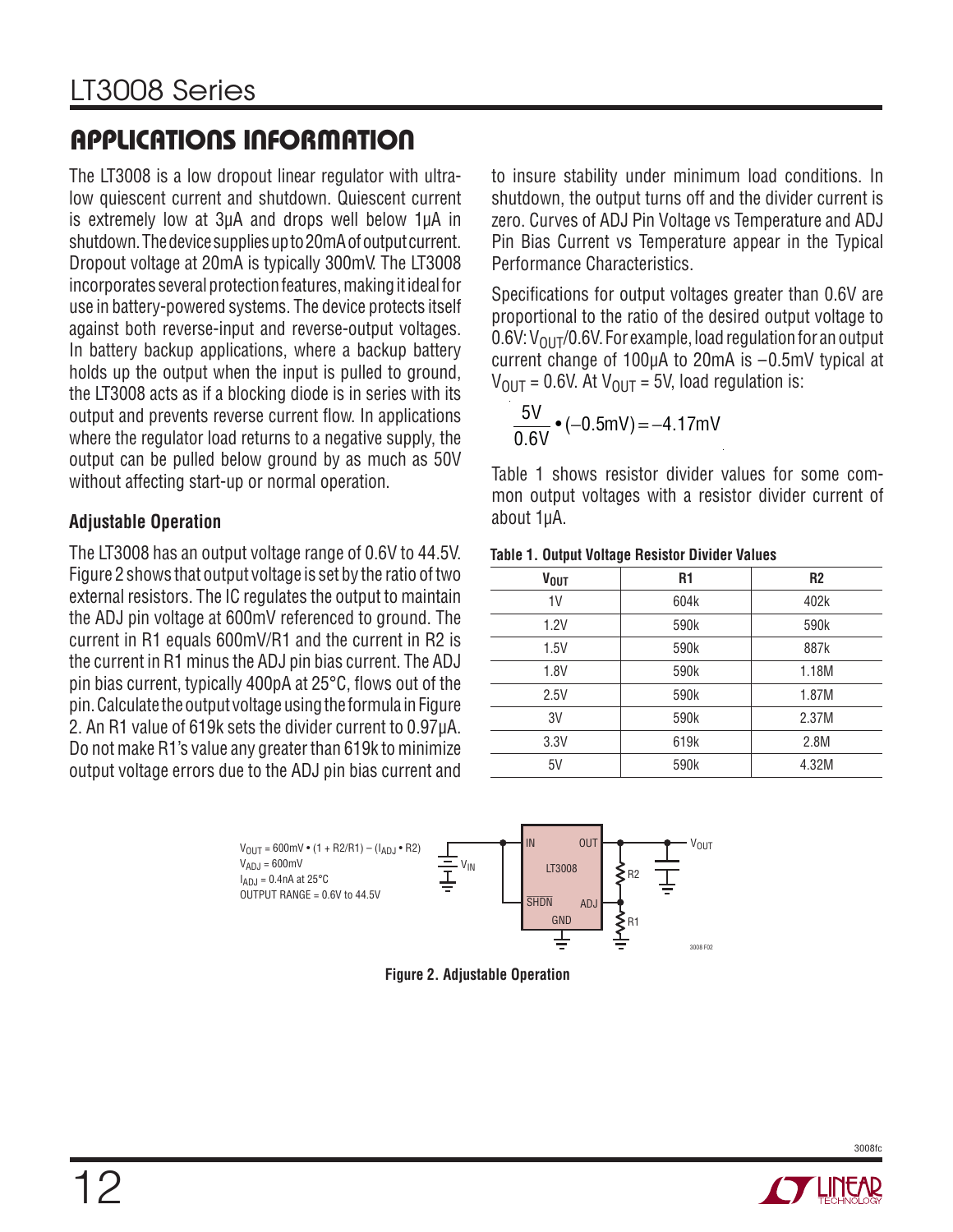**Because the ADJ pin is relatively high impedance (depending on the resistor divider used), stray capacitances at this pin should be minimized. Special attention should be given to any stray capacitances that can couple external signals onto the ADJ pin, producing undesirable output transients or ripple.**

**Extra care should be taken in assembly when using high valued resistors. Small amounts of board contamination can lead to signifi cant shifts in output voltage. Appropriate post-assembly board cleaning measures should be implemented to prevent board contamination. If the board is to be subjected to humidity cycling or if board cleaning measures cannot be guaranteed, consideration should be given to using resistors an order of magnitude smaller than in Table 1 to prevent contamination from**  causing unwanted shifts in the output voltage. A fixed **voltage option in the LT3008 series will not need these special considerations.**

### **Output Capacitance and Transient Response**

The LT3008 is stable with a wide range of output capacitors. The ESR of the output capacitor affects stability, most notably with small capacitors. Use a minimum output capacitor of 2.2μF with an ESR of  $3\Omega$  or less to prevent oscillations. The LT3008 is a micropower device and output load transient response is a function of output capacitance. Larger values of output capacitance decrease the peak deviations and provide improved transient response for larger load current changes.

Give extra consideration to the use of ceramic capacitors. Manufacturers make ceramic capacitors with a variety of dielectrics, each with different behavior across temperature and applied voltage. The most common dielectrics are specified with EIA temperature characteristic codes of Z5U, Y5V, X5R and X7R. The Z5U and Y5V dielectrics provide high C-V products in a small package at low cost, but exhibit strong voltage and temperature coefficients as shown in Figures 3 and 4. When used with a 5V regulator, a 16V 10μF Y5V capacitor can exhibit an effective value as low as 1μF to 2μF for the DC bias voltage applied and over the operating temperature range. The X5R and X7R dielectrics yield more stable characteristics and are more suitable for use as the output capacitor. The X7R type has better stability across temperature, while the X5R is less expensive and is available in higher values. One must still exercise care when using X5R and X7R capacitors; the X5R and X7R codes only specify operating temperature range and maximum capacitance change over temperature. Capacitance change due to DC bias with X5R and X7R capacitors is better than Y5V and Z5U capacitors, but can still be significant enough to drop capacitor values below appropriate levels. Capacitor DC bias characteristics tend to improve as component case size increases, but expected capacitance at operating voltage should be verified.

Voltage and temperature coefficients are not the only sources of problems. Some ceramic capacitors have a





**Figure 3. Ceramic Capacitor DC Bias Characteristics Figure 4. Ceramic Capacitor Temperature Characteristics**

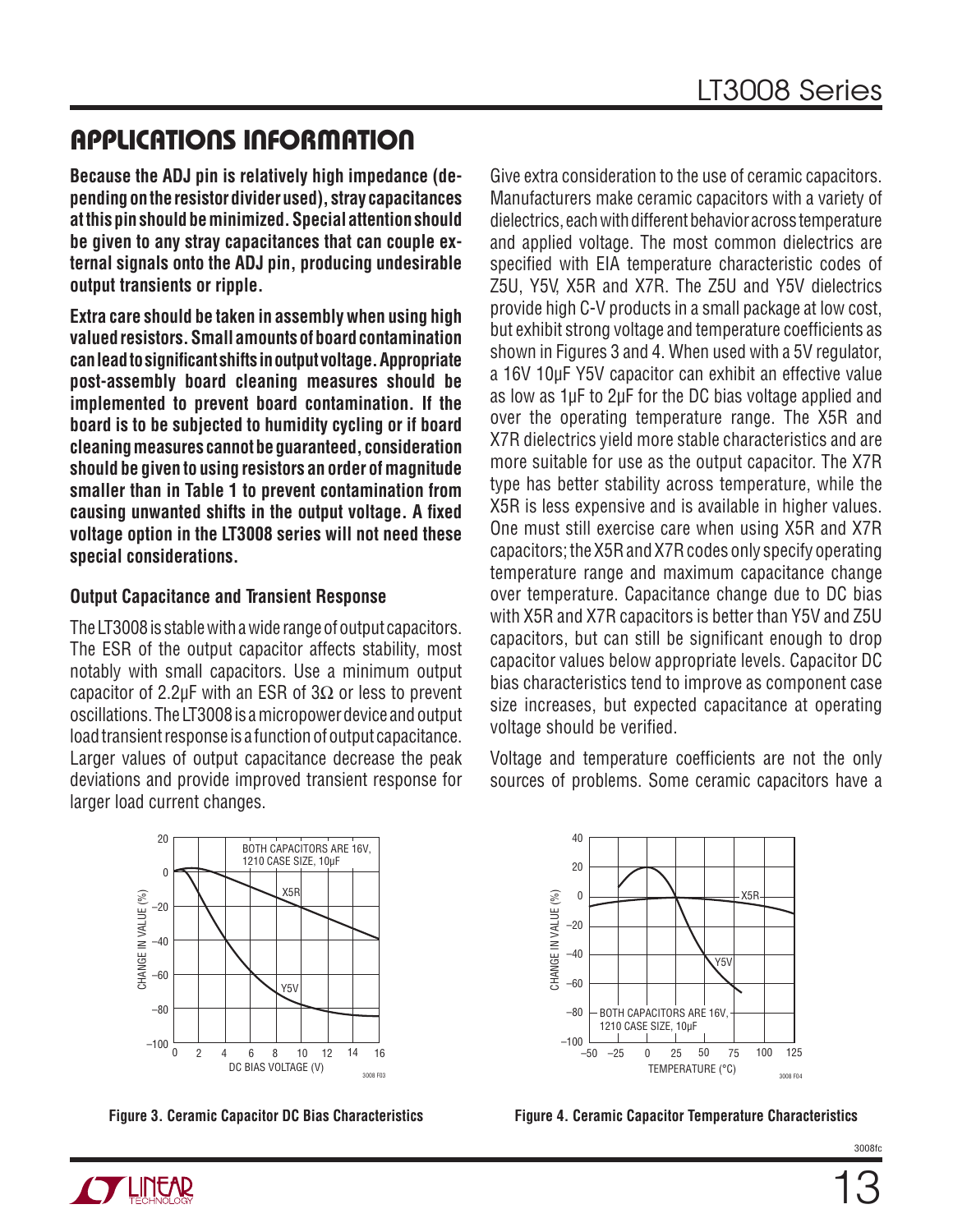piezoelectric response. A piezoelectric device generates voltage across its terminals due to mechanical stress, similar to the way a piezoelectric accelerometer or microphone works. For a ceramic capacitor, the stress can be induced by vibrations in the system or thermal transients. The resulting voltages produced can cause appreciable amounts of noise, especially when a ceramic capacitor is used for noise bypassing. A ceramic capacitor produced Figure 5's trace in response to light tapping from a pencil. Similar vibration induced behavior can masquerade as increased output voltage noise.



**Figure 5. Noise Resulting from Tapping on a Ceramic Capacitor**

### **Thermal Considerations**

The LT3008's maximum rated junction temperature of 125°C limits its power-handling capability. Two components comprise the power dissipated by the device:

- 1. Output current multiplied by the input/output voltage differential:  $I_{OUT}$  • ( $V_{IN} - V_{OUT}$ )
- 2. GND pin current multiplied by the input voltage: IGND • VIN

GND pin current is found by examining the GND Pin Current curves in the Typical Performance Characteristics section. Power dissipation is equal to the sum of the two components listed prior.

The LT3008 regulator has internal thermal limiting designed to protect the device during overload conditions. For continuous normal conditions, do not exceed the maximum junction temperature rating of 125°C. Carefully consider all sources of thermal resistance from junction to ambient including other heat sources mounted in proximity to the LT3008. For surface mount devices, heat sinking is accomplished by using the heat spreading capabilities of the PC board and its copper traces. Copper board stiffeners and plated through-holes can also be used to spread the heat generated by power devices.

The following tables list thermal resistance for several different board sizes and copper areas. All measurements were taken in still air on 3/32" FR-4 two-layer boards with one ounce copper.

PCB layers, copper weight, board layout and thermal vias affect the resultant thermal resistance. Although Tables 2 and 3 provide thermal resistance numbers for 2-layer boards with 1 ounce copper, modern multilayer PCBs provide better performance than found in these tables.

| Table 2: Measured Thermal Resistance for DC Package |  |  |
|-----------------------------------------------------|--|--|
|-----------------------------------------------------|--|--|

|                        | <b>COPPER AREA</b>     |                             | <b>THERMAL RESISTANCE</b> |
|------------------------|------------------------|-----------------------------|---------------------------|
| TOPSIDE*               | <b>BACKSIDE</b>        | <b>BOARD</b><br><b>AREA</b> | (JUNCTION-TO-AMBIENT)     |
| $2500$ mm <sup>2</sup> | 2500mm <sup>2</sup>    | $2500$ mm <sup>2</sup>      | $65^{\circ}$ C/W          |
| $1000$ mm <sup>2</sup> | $2500$ mm <sup>2</sup> | 2500mm <sup>2</sup>         | $70^{\circ}$ C/W          |
| $225$ mm <sup>2</sup>  | $2500$ mm <sup>2</sup> | 2500mm <sup>2</sup>         | $75^{\circ}$ C/W          |
| $100$ mm <sup>2</sup>  | 2500mm <sup>2</sup>    | 2500mm <sup>2</sup>         | 80°C/W                    |
| $50$ mm $^2$           | 2500mm <sup>2</sup>    | 2500mm <sup>2</sup>         | 85°C/W                    |

\*Device is mounted on the topside.

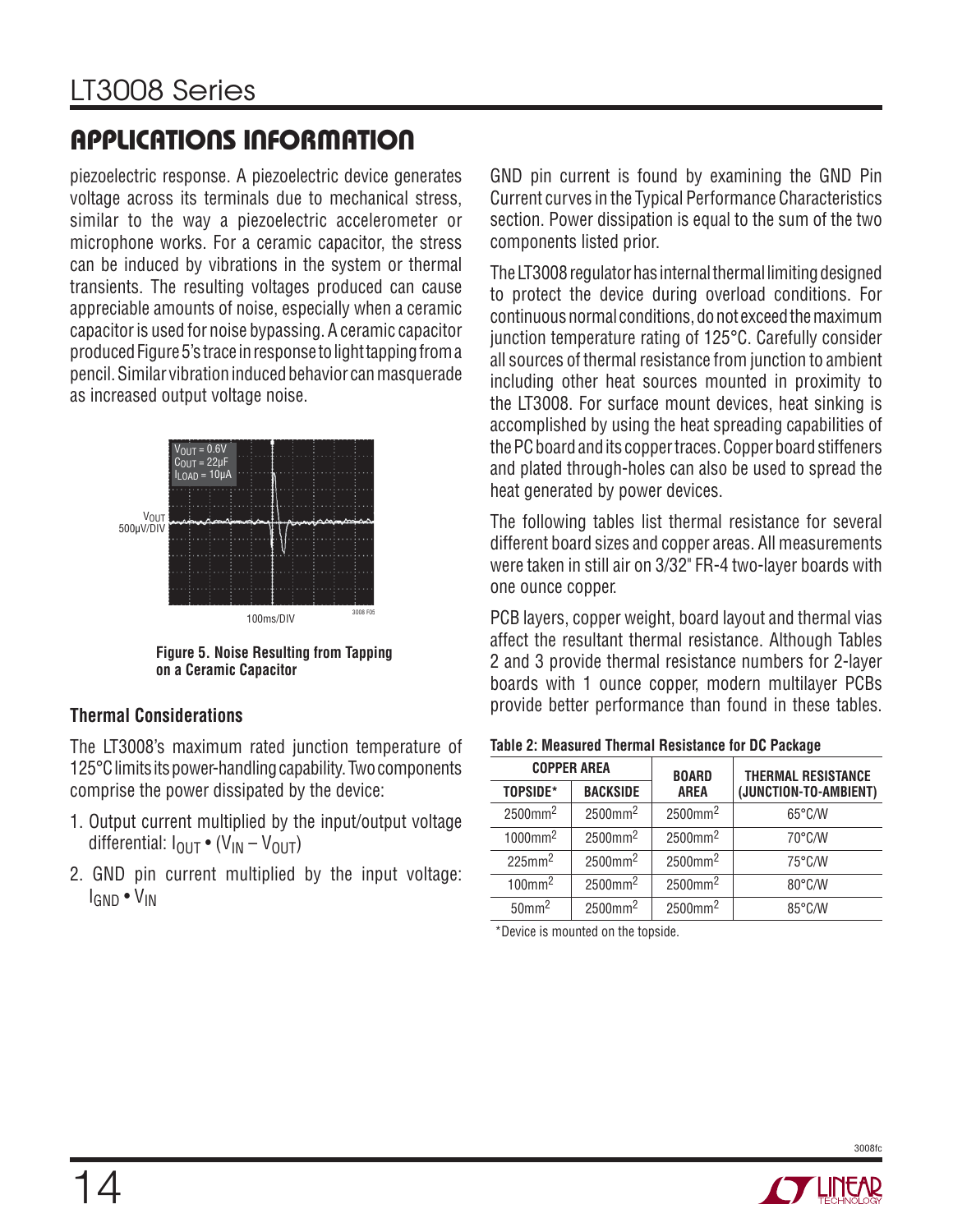|                        | <b>COPPER AREA</b>     |                        | <b>THERMAL RESISTANCE</b> |
|------------------------|------------------------|------------------------|---------------------------|
| TOPSIDE*               | <b>BACKSIDE</b>        | <b>AREA</b>            | (JUNCTION-TO-AMBIENT)     |
| $2500$ mm <sup>2</sup> | 2500mm <sup>2</sup>    | $2500$ mm <sup>2</sup> | $65^{\circ}$ C/W          |
| $1000$ mm <sup>2</sup> | $2500$ mm <sup>2</sup> | 2500mm <sup>2</sup>    | $67^{\circ}$ C/W          |
| $225$ mm <sup>2</sup>  | 2500mm <sup>2</sup>    | 2500mm <sup>2</sup>    | 70°C/W                    |
| $100$ mm <sup>2</sup>  | $2500$ mm <sup>2</sup> | 2500mm <sup>2</sup>    | 75°C/W                    |
| $50$ mm <sup>2</sup>   | $2500$ mm <sup>2</sup> | 2500mm <sup>2</sup>    | 85°C/W                    |

#### **Table 3: Measured Thermal Resistance for TSOT-23 Package**

\*Device is mounted on the topside.

For example, a 4-layer, 1 ounce copper PCB board with 3 thermal vias from the DFN exposed backside or the 3 fused TSOT-23 GND pins to inner layer GND planes achieves 45°C/W thermal resistance. Demo circuit DC 1388A's board layout achieves this 45°C/W performance. This is approximately a 30% improvement over the lowest numbers shown in Tables 2 and 3.

### **Calculating Junction Temperature**

Example: Given an output voltage of 3.3V, an input voltage range of 12V ±5%, an output current range of 0mA to 20mA and a maximum ambient temperature of 85°C, what will the maximum junction temperature be for an application using the DC package?

The power dissipated by the device is equal to:

 $I_{\text{OUT}(MAX)}$  ( $V_{\text{IN}(MAX)} - V_{\text{OUT}}$ ) +  $I_{\text{GND}}$  ( $V_{\text{IN}(MAX)}$ )

where,

 $I_{OUT(MAX)} = 20mA$ 

 $V_{IN(MAX)} = 12.6V$ 

 $I_{GND}$  at  $(I_{OUT} = 20mA, V_{IN} = 12.6V) = 0.3mA$ 

So,

 $P = 20mA(12.6V - 3.3V) + 0.3mA(12.6V) = 189.8mW$ 

The thermal resistance ranges from 65°C/W to 85°C/W depending on the copper area. So, the junction temperature rise above ambient approximately equals:

 $0.1898W(75^{\circ}$ C/W) = 14.2 $^{\circ}$ C

The maximum junction temperature equals the maximum junction temperature rise above ambient plus the maximum ambient temperature or:

 $T_{\text{J}(MAX)} = 85^{\circ}C + 14.2^{\circ}C = 99.2^{\circ}C$ 

### **Protection Features**

The LT3008 incorporates several protection features that make it ideal for use in battery-powered circuits. In addition to the normal protection features associated with monolithic regulators, such as current limiting and thermal limiting, the device also protects against reverse-input voltages, reverse-output voltages and reverse output-toinput voltages.

Current limit protection and thermal overload protection protect the device against current overload conditions at the output of the device. For normal operation, do not exceed a junction temperature of 125°C. The typical thermal shutdown circuitry temperature threshold is 160°C.

The IN pin withstands reverse voltages of 50V. The device limits current flow to less than 30µA (typically less than 1μA) and no negative voltage appears at OUT. The device protects both itself and the load against batteries that are plugged in backwards.

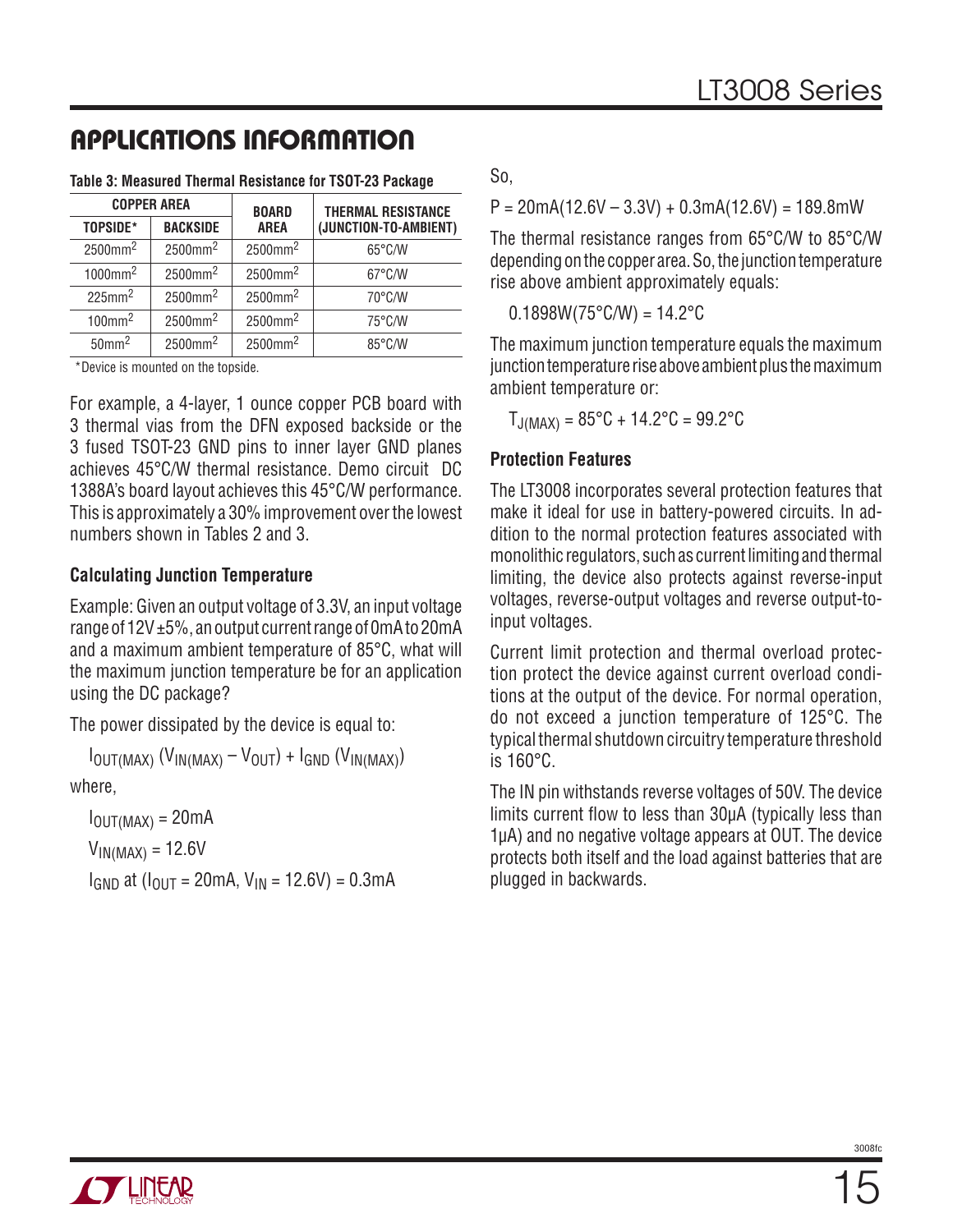The SHDN pin cannot be driven below GND unless tied to the IN pin. If the  $\overline{\text{SHDN}}$  pin is driven below GND while IN is powered, the output will turn on. SHDN pin logic cannot be referenced to a negative rail.

The LT3008 incurs no damage if OUT is pulled below ground. If IN is left open circuit or grounded, OUT can be pulled below ground by 50V. No current flows from the pass transistor connected to OUT. However, current flows in (but is limited by) the resistor divider that sets output voltage. Current flows from the bottom resistor in the divider and from the ADJ pin's internal clamp through the top resistor in the divider to the external circuitry pulling OUT below ground. If IN is powered by a voltage source, OUT sources current equal to its current limit capability and the LT3008 protects itself by thermal limiting if necessary. In this case, grounding the SHDN pin turns off the LT3008 and stops OUT from sourcing current.

The LT3008 incurs no damage if the ADJ pin is pulled above or below ground by 50V. If IN is left open circuit or grounded, ADJ acts like a 100k resistor in series with a diode when pulled above or below ground.

In circuits where a backup battery is required, several different input/output conditions can occur. The output voltage may be held up while the input is either pulled

to ground, pulled to some intermediate voltage or is left open circuit. Current flow back into the output follows the curve shown in Figure 6.

If the LT3008 IN pin is forced below the OUT pin or the OUT pin is pulled above the IN pin, input current typically drops to less than 1μA. This occurs if the LT3008 input is connected to a discharged (low voltage) battery and either a backup battery or a second regulator circuit holds up the output. The state of the SHDN pin has no effect in the reverse current if OUT is pulled above IN.



**Figure 6. Reverse-Output Current**

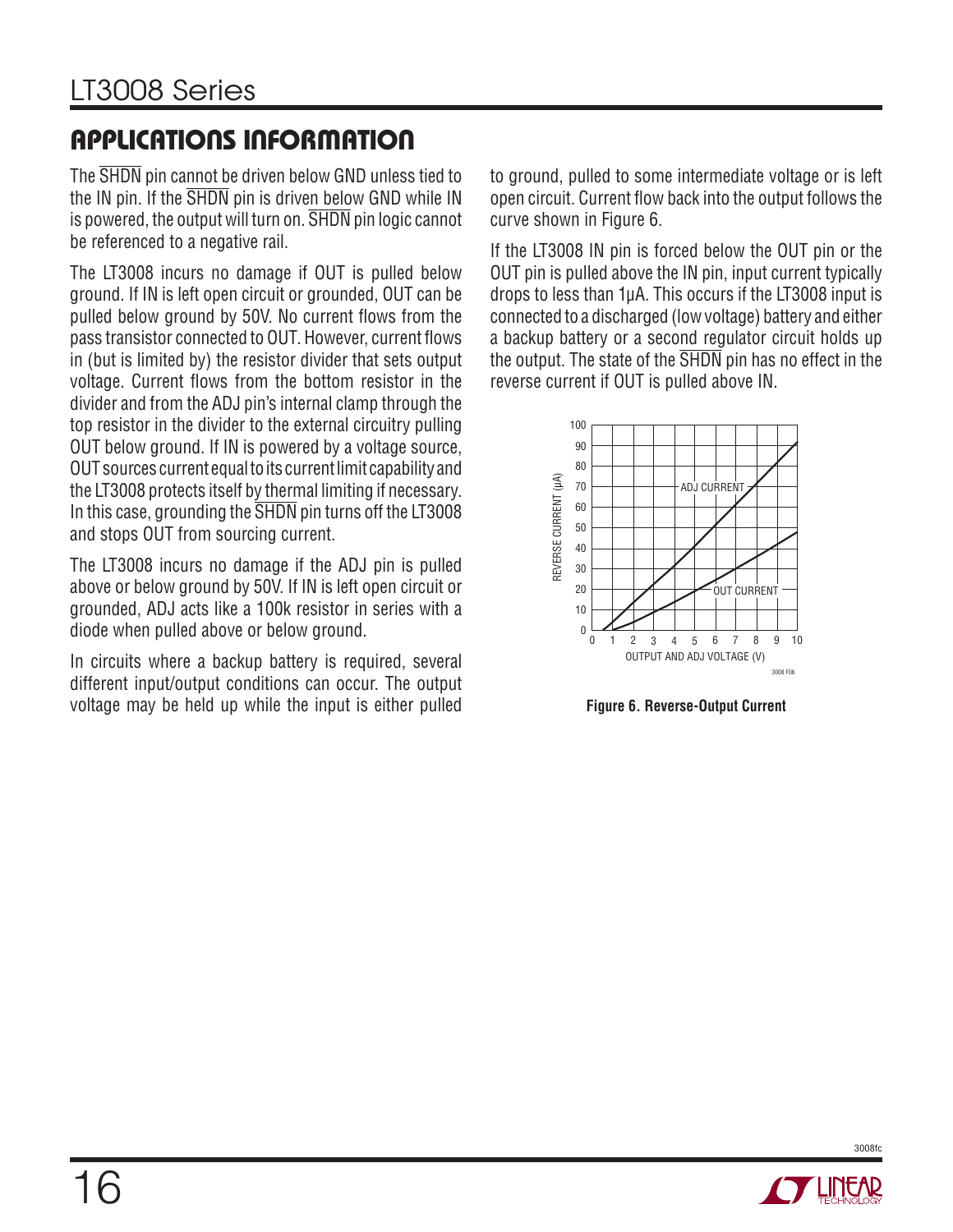### **TYPICAL APPLICATIONS**



**Last-Gasp Circuit**



### **PACKAGE DESCRIPTION**



1. DRAWING TO BE MADE A JEDEC PACKAGE OUTLINE M0-229 VARIATION OF (WCCD-2) 2. DRAWING NOT TO SCALE

3. ALL DIMENSIONS ARE IN MILLIMETERS

4. DIMENSIONS OF EXPOSED PAD ON BOTTOM OF PACKAGE DO NOT INCLUDE MOLD FLASH. MOLD FLASH, IF PRESENT, SHALL NOT EXCEED 0.15mm ON ANY SIDE 5. EXPOSED PAD SHALL BE SOLDER PLATED

6. SHADED AREA IS ONLY A REFERENCE FOR PIN 1 LOCATION ON THE TOP AND BOTTOM OF PACKAGE

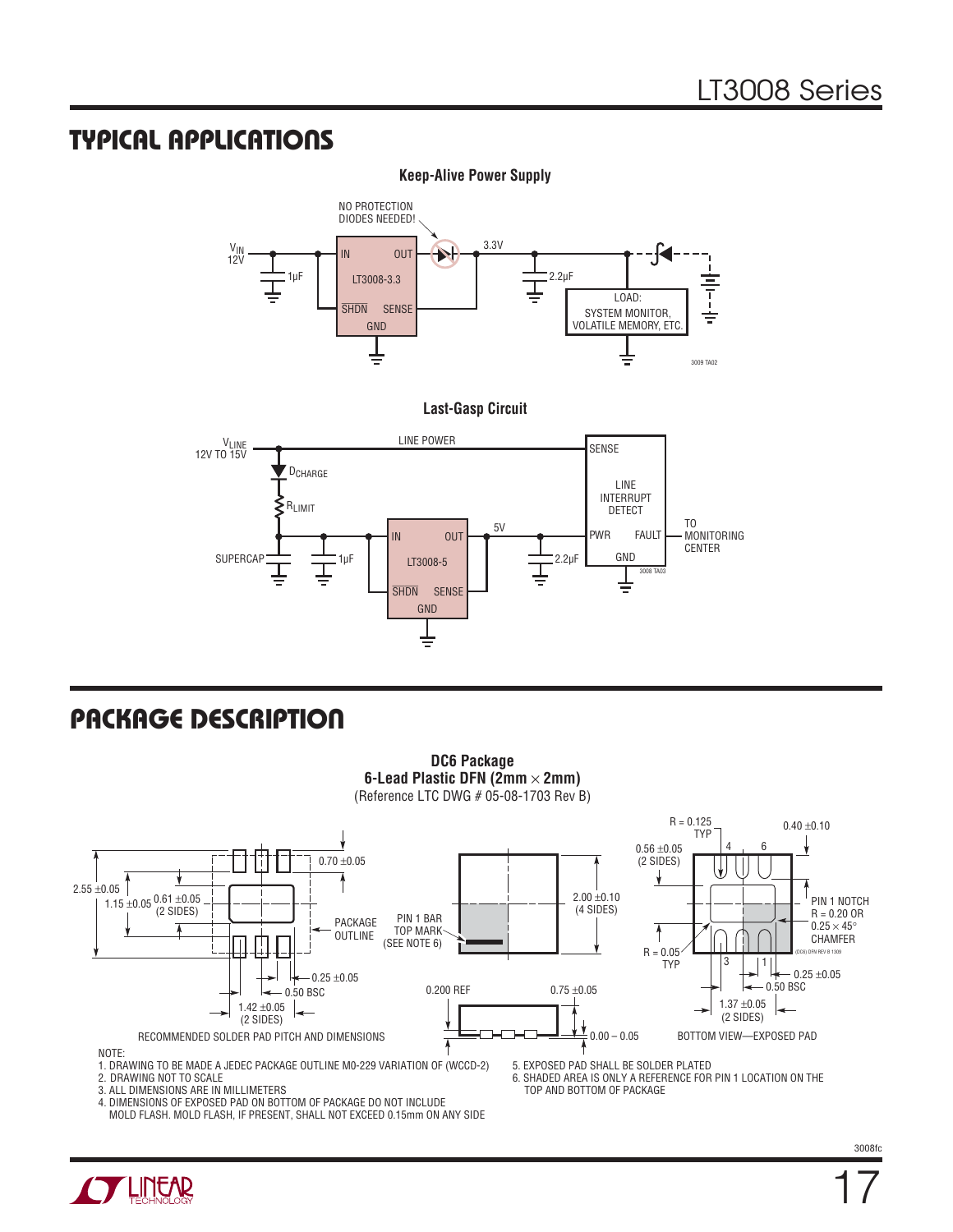### **PACKAGE DESCRIPTION**



**TS8 Package 8-Lead Plastic TSOT-23** (Reference LTC DWG # 05-08-1637 Rev A)

5. MOLD FLASH SHALL NOT EXCEED 0.254mm

6. JEDEC PACKAGE REFERENCE IS MO-193

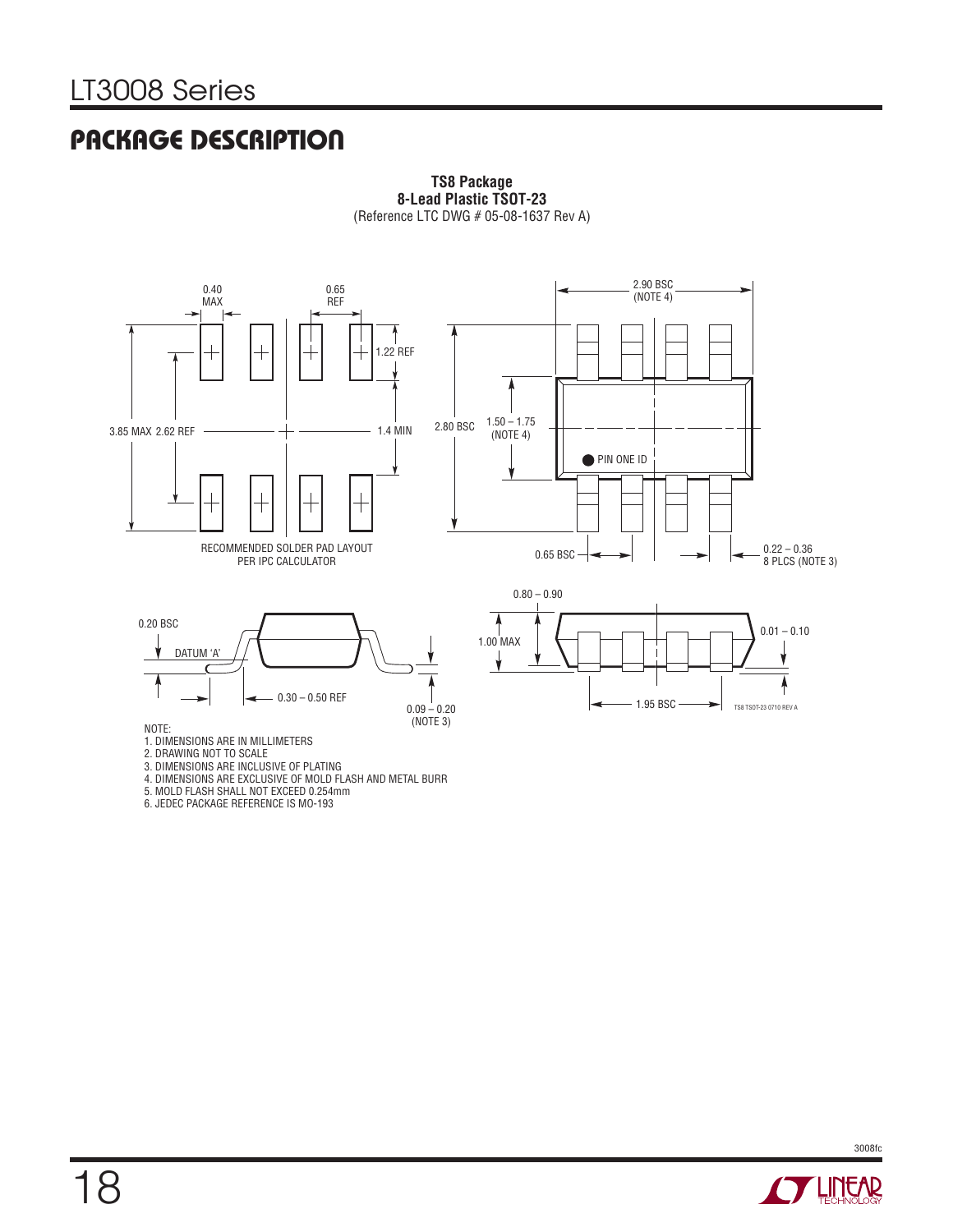### **REVISION HISTORY (Revision history begins at Rev B)**

| <b>REV</b> | <b>DATE</b> | <b>DESCRIPTION</b>                                       | <b>PAGE NUMBER</b> |  |
|------------|-------------|----------------------------------------------------------|--------------------|--|
| B          | 02/10       | Added MP grade in TS8 package                            |                    |  |
|            |             | Revised curve G04 in Typical Performance Characteristics |                    |  |
|            | 04/12       | Clarified E-Grade Operating Temperature                  |                    |  |
|            |             | <b>Updated Package Drawings</b>                          | 17.18              |  |



19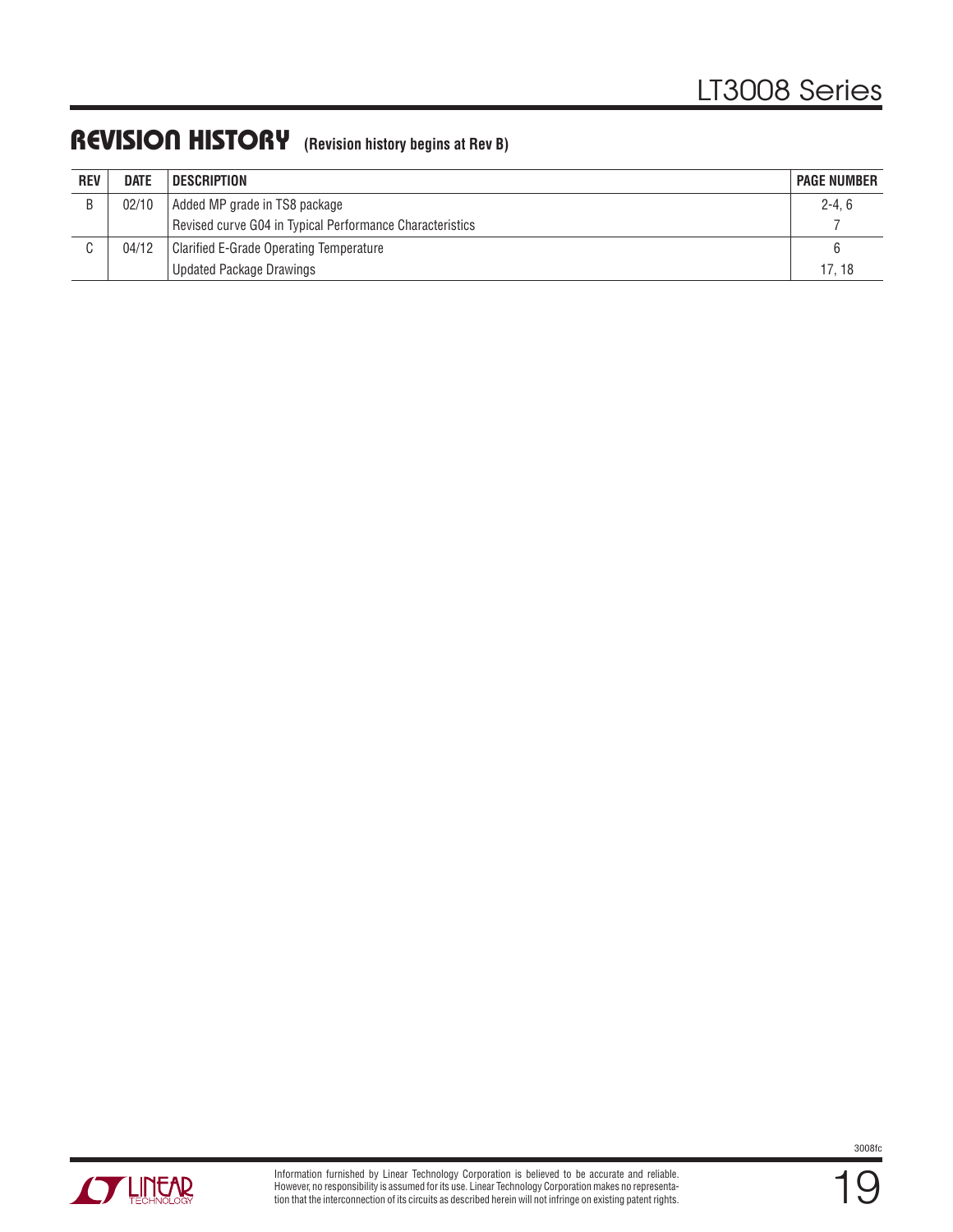### **TYPICAL APPLICATION**



#### **Low Duty Cycle Applications Average Power Savings for Low Duty Cycle Applications 0mA to 10mA Pulsed Load, IN = 12V**



### **RELATED PARTS**

| <b>PART NUMBER</b> | <b>DESCRIPTION</b>                                                                                                                                                                                                         | <b>COMMENTS</b>                                                                                                                                                                                                                                                                                                                                                                                             |  |
|--------------------|----------------------------------------------------------------------------------------------------------------------------------------------------------------------------------------------------------------------------|-------------------------------------------------------------------------------------------------------------------------------------------------------------------------------------------------------------------------------------------------------------------------------------------------------------------------------------------------------------------------------------------------------------|--|
| LT1761             | 100mA, Low Noise Micropower LDO                                                                                                                                                                                            | V <sub>IN</sub> : 1.8V to 20V, V <sub>OUT</sub> = 1.22V, V <sub>DO</sub> = 0.3V, I <sub>Q</sub> = 20µA, I <sub>SD</sub> < 1µA, Low Noise: < 20µV <sub>RMS</sub> ,<br>Stable with 1µF Ceramic Capacitors, ThinSOT <sup>™</sup> Package                                                                                                                                                                       |  |
| LT1762             | 150mA, Low Noise Micropower LDO<br>V <sub>IN</sub> : 1.8V to 20V, V <sub>OUT</sub> = 1.22V, V <sub>DO</sub> = 0.3V, I <sub>Q</sub> = 25µA, I <sub>SD</sub> < 1µA, Low Noise: < 20µV <sub>RMS</sub> ,<br><b>MS8 Package</b> |                                                                                                                                                                                                                                                                                                                                                                                                             |  |
| LT1763             | 500mA, Low Noise Micropower LDO                                                                                                                                                                                            | $V_{IN}$ : 1.8V to 20V, $V_{OUT}$ = 1.22V, $V_{DO}$ = 0.3V, $I_Q$ = 30µA, $I_{SD}$ < 1µA, Low Noise: < 20µ $V_{RMS}$ ,<br>S8 Package                                                                                                                                                                                                                                                                        |  |
| LT1764/LT1764A     | 3A, Low Noise, Fast Transient<br>Response LDOs                                                                                                                                                                             | $V_{IN}$ : 2.7V to 20V, $V_{OUT}$ = 1.21V, $V_{DO}$ = 0.34V, $I_0$ = 1mA, $I_{SD}$ < 1µA, Low Noise: < 40µ $V_{RMS}$ ,<br>LT1764A Version Stable with Ceramic Capacitors, DD and T0220-5 Packages                                                                                                                                                                                                           |  |
| LT1962             | 300mA, Low Noise Micropower LDO                                                                                                                                                                                            | $V_{IN}$ : 1.8V to 20V, $V_{OUT(MIN)}$ = 1.22V, $V_{DO}$ = 0.27V, $I_Q$ = 30µA, $I_{SD}$ < 1µA,<br>Low Noise: $<$ 20 $\mu$ V <sub>RMS</sub> , MS8 Package                                                                                                                                                                                                                                                   |  |
| LT1963/LT1963A     | 1.5A, Low Noise, Fast Transient<br>Response LDOs                                                                                                                                                                           | $V_{IN}$ : 2.1V to 20V, $V_{OUT(MIN)}$ = 1.21V, $V_{D0}$ = 0.34V, $I_0$ = 1mA, $I_{SD}$ < 1µA,<br>Low Noise: $<$ 40µV <sub>RMS</sub> , LT1963A Version Stable with Ceramic Capacitors, DD, TO220-5,<br>SOT223 and S8 Packages                                                                                                                                                                               |  |
| LT3009             | 20mA, 3µA I <sub>O</sub> Micropower LDO                                                                                                                                                                                    | $V_{IN}$ : 1.6V to 20V, Low $I_0$ : 3µA, $V_{DQ}$ = 0.28V, 2mm $\times$ 2mm DFN and SC70-8 Packages                                                                                                                                                                                                                                                                                                         |  |
| LT3020             | 100mA, Low Voltage VLDO                                                                                                                                                                                                    | $V_{IN}$ : 0.9V to 10V, $V_{OUT(MIN)} = 0.20V$ , $V_{DO} = 0.15V$ , $I_Q = 120\mu A$ , $I_{SD} < 1\mu A$ , 3mm $\times$ 3mm DFN<br>and MS8 Packages                                                                                                                                                                                                                                                         |  |
| LT3021             | 500mA, Low Voltage VLDO                                                                                                                                                                                                    | $V_{IN}$ : 0.9V to 10V, $V_{OUT(MIN)} = 0.20V$ , $V_{DO} = 0.16V$ , $I_Q = 120\mu A$ , $I_{SD} < 3\mu A$ , 5mm $\times$ 5mm DFN<br>and SO8 Packages                                                                                                                                                                                                                                                         |  |
| LT3080/LT3080-1    | 1.1A. Parallelable. Low Noise.<br>Low Dropout Linear Regulator                                                                                                                                                             | 300mV Dropout Voltage (2-Supply Operation), Low Noise: 40µV <sub>RMS</sub> , V <sub>IN</sub> : 1.2V to 36V,<br>V <sub>OUT</sub> : OV to 35.7V, Current-Based Reference with 1-Resistor V <sub>OUT</sub> Set; Directly Parallelable<br>(No Op Amp Required), Stable with Ceramic Caps, TO-220, SOT-223, MSOP and 3mm $\times$<br>3mm DFN Packages; LT3080-1 Version Has Integrated Internal Ballast Resistor |  |
| LT3085             | 500mA, Parallelable, Low Noise,<br>Low Dropout Linear Regulator                                                                                                                                                            | 275mV Dropout Voltage (2-Supply Operation), Low Noise: 40µV <sub>RMS</sub> , V <sub>IN</sub> : 1.2V to 36V,<br>V <sub>OUT</sub> : OV to 35.7V, Current-Based Reference with 1-Resistor V <sub>OUT</sub> Set; Directly Parallelable<br>(No Op Amp Required), Stable with Ceramic Caps, MSOP-8 and 2mm x 3mm DFN Packages                                                                                     |  |

ThinSOT is a trademark of Linear Technology Corporation.